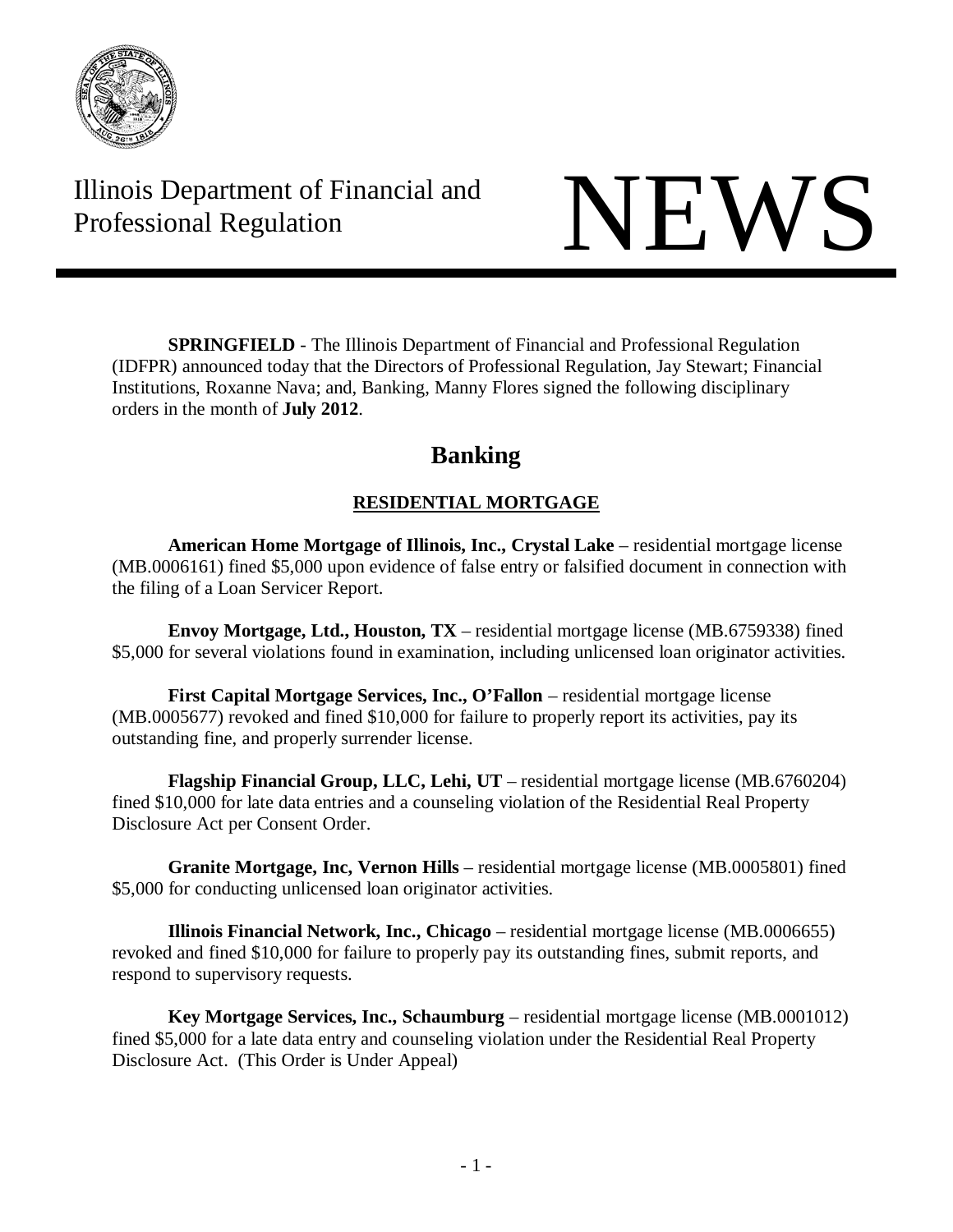**Samsara Mortgage Services, Inc., Oak Brook Terrace** – prior discipline of residential mortgage license (MB.6759227) was rescinded per Consent Order.

## **LOAN ORIGINATOR**

**Tiffini Chism, Glenwood** – LO Registrant (031.0007619) revoked and fined \$10,000 for being named in an indictment for a mortgage fraud scheme.

**Hakeem Rashid, Chicago** – LO Registrant (031.0012739) revoked and fined \$10,000 for being named in an indictment for a mortgage fraud scheme.

**Cheryl Ware, Shorewood** – MLO License (031.0030041) revoked and fined \$10,000 for being named in an indictment for a mortgage fraud scheme. This Order is currently under appeal.

# **Financial Institutions CREDIT UNION**

**DHCU Credit Union, Moline –** Civil Penalty assessed in the amount of \$10,000 for violation of Section 190.160 (Lending Limits – Consumer Loans) of the Illinois Credit Union Rules & Regulations.

**Bagumbayan Credit Union, Chicago –** Suspension Order issued for operating in an unsafe and unsound manner, as well as for ongoing regulatory violations.

## **CURRENCY EXCHANGE**

**Booth Currency Exchange, Inc., 14126 S. Bell Road, Homer Glen –** Currency Exchange License (3614) fined \$3,000 for failure to maintain the statutorily required minimum net worth.

**Chicago Avenue Currency Exchange, Inc., 1634 W. Chicago Avenue, Chicago –** Currency Exchange License (3855) fined \$12,000 for failure to maintain the statutorily required minimum net worth.

**New Ashland & Diversey Currency Exchange, LLC, 2753 N. Ashland Avenue, Chicago –** Currency Exchange License (4066) fined \$1,200 for other service fees not completely posted, money order fees are incorrect and having access to another business from the currency exchange.

**Stony Island Currency Exchange, Inc., 6714 S. Stony Island, Chicago –** Currency Exchange License (3674) fined \$125,000 for settlement of the Veridian fines for 175 licensees.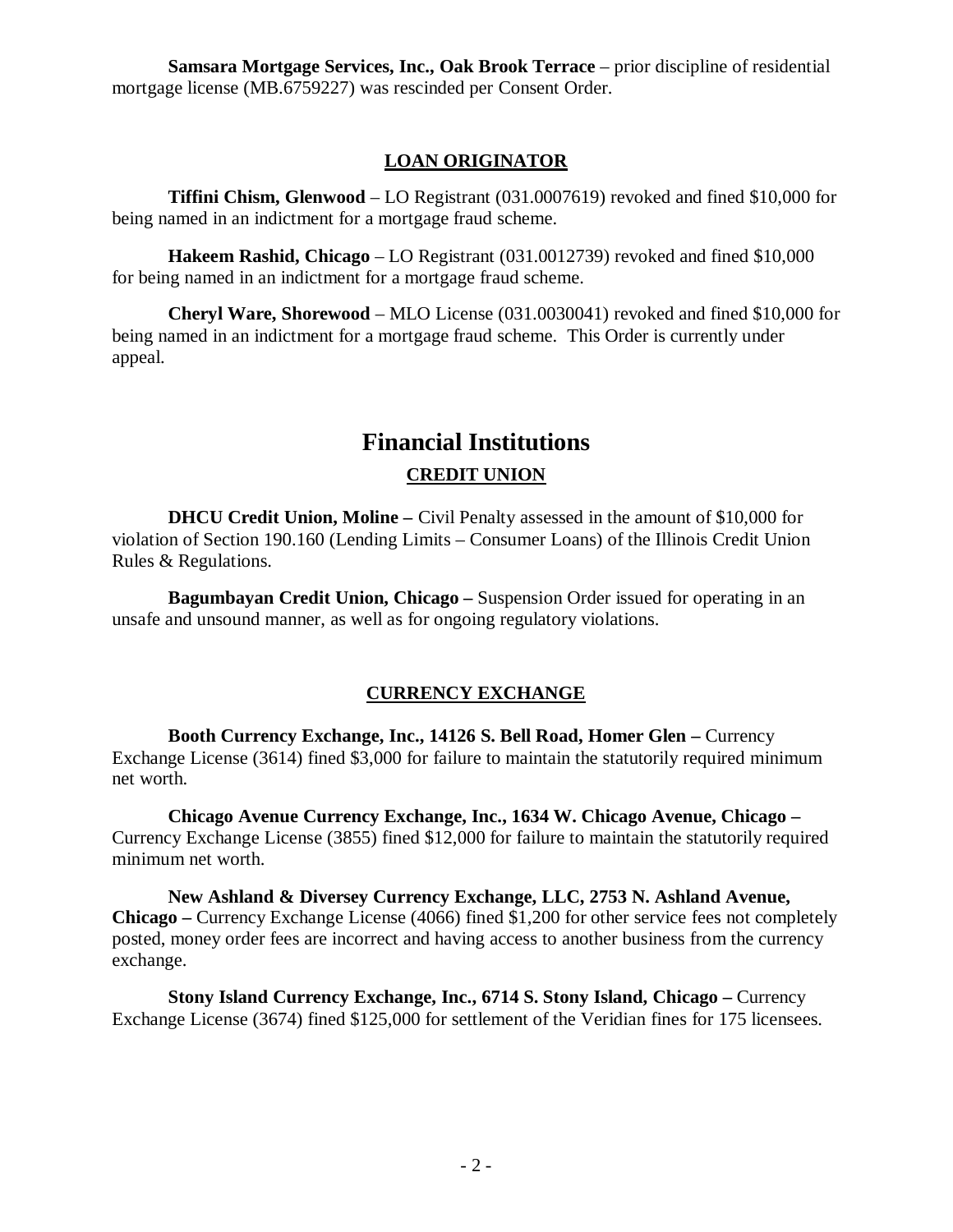### **CONSUMER CREDIT**

**Affinity Cash Loans, Chicago** – CILA License 3130 fined \$1,150.00 for the following violation: Improper simple interest calculations and inaccurate disclosure of APR.

**A Plus Title Loans Inc., Arlington Heights** – CILA License 3270 fined \$1,800.00 for the following violation: Lender did not obtain any official documentation of the borrower's income before making a payday or title-secured loan. Lender took possession of the vehicle without ha prior written notice and had three exceptions and varies other violations.

**A Plus Title Loans, Arlington Heights** – PLRA License 1752 fined \$2,025.00 for the following violation: Lender made a payday loan exceeding 22.5% of the obligor's gross monthly income. The lender didn't obtain any official documentation of the borrower's income making a payday or title-secured loan and varies other violations.

**Auto Title Loan Store of Illinois, LLC. Morton Grove** - CILA License 2657 fined \$2,175.00 for the following violation: Licensee did not maintain a positive net worth of a minimum of \$30,000., did not allow free access to offices, place of business, books, accounts, papers, records, files, and varies other violations.

**Cashcity Loans Corp., Palos Hills** – CILA License 3346 fined \$2,250.00 for the following violations: Lender did not input accurate information into the database to determine of the obligor was eligible for a loan. Lender made a title-secured loan with a scheduled monthly payment exceeding 50% of the obligor's gross monthly income and varies other violations.

**Check Into Cash of Illinois, LLC D/B/A Check Into Cash, Cleveland TN** accurate information into database to determine if the obligor was eligible for a loan. Title-secured lender did not obtain borrower's most recent income documentation available at the time the loan was made and varies other violations.

**Check Into Cash of Illinois, LLC D/B/A Check Into Cash, Cleveland TN** - PLRA License 1209 fined for \$3,600.00 for the following violations: The lender made a payday loan, but there is no evidence of a signed or written agreement. Official income documentation was not the required type for a payday loan.

**Citizens Finance Co. D/B/A Citizens Finance of Illinois, Dubuque IA** – Sales Finance License 3027 fined \$2,450.00 for the following violations: Improper simple interest calculations, the loan contract does not accurately disclose the date of the loan and varies other violations.

**Citizens Finance Company, Elmhurst IL** – Sales Finance 880 fined \$2,750.00 for the following violations: The loan document or other legal instrument contain blanks, security is not properly disclosed and varies other violations.

**CMK Investments, Inc., D/B/A All Credit Lenders, Inc., Elgin** – Sales Finance 3468 fined \$11,000.00 for the following violations: Lender has engaged in subterfuge for the purpose of avoiding the retail installment sales act, borrower fees or charges other than those specifically authorized by this act.

**CMK Investments, Inc., D/B/A All Credit Lenders, Inc., Elgin –** CILA License 3468 fined \$2,050.00 for the following violations: Original documents, or approved equivalent, not cancelled or returned following payoff, improper simple interest calculations.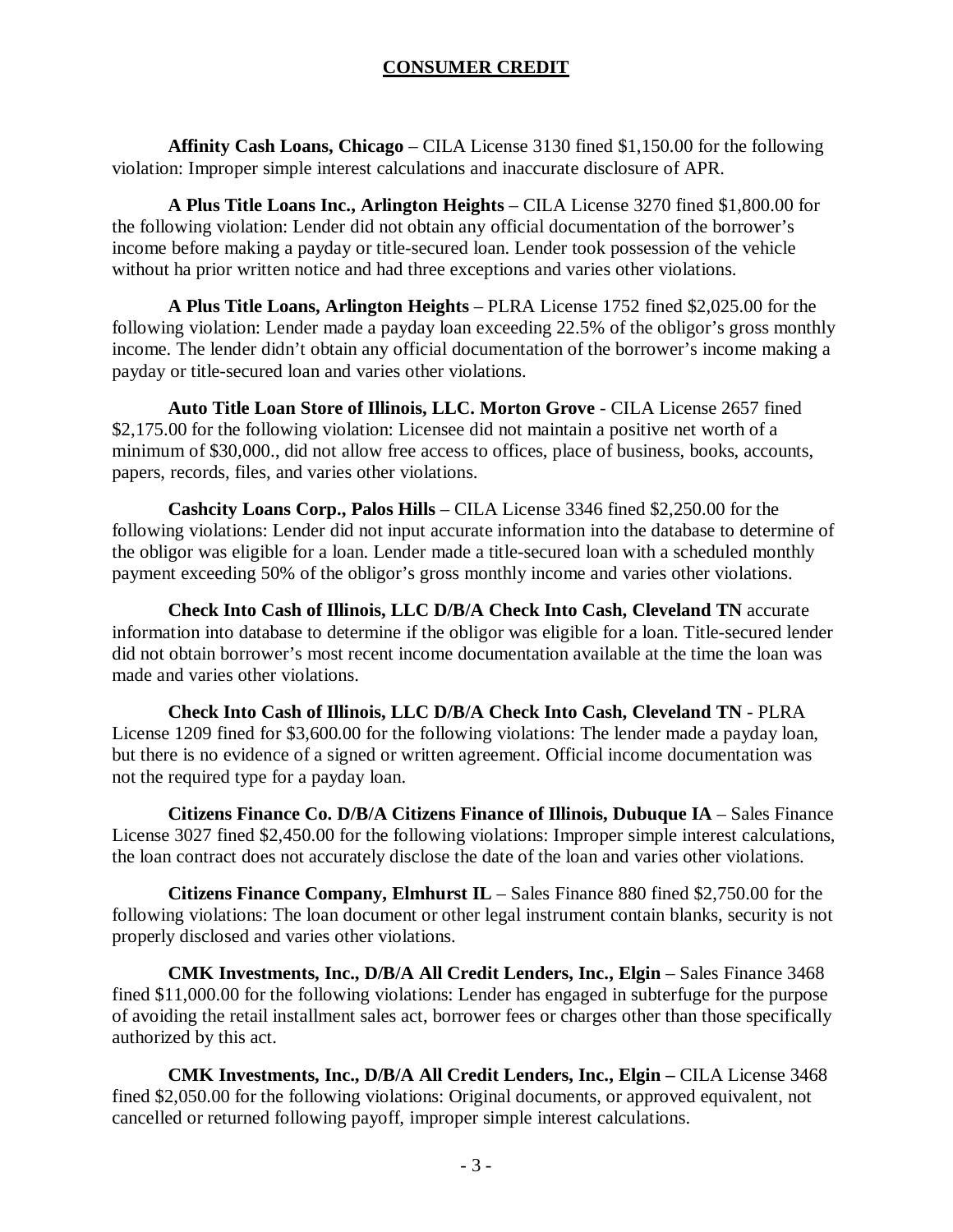**CMK Investments, Inc., D/B/A All Credit Lenders, Inc., Elgin** – CILA License 3352 fined \$2,700.00 for the following violations: Improper simple interest calculations, the payment receipt does not accurately show the required elements and varies other violations.

**Community Financial Loan Company, Inc. D/B/A Speedy Loan, Northbrook** – CILA License 1465 fined \$15,000.00 for the following violations: Lender made a small consumer loan exceeding 99% APR, Improper simple interest calculations and varies other violations.

**Consumer Financial Services Corporations, Waukegan** – Sales Finances 2977 fined \$5,050.00 for the following violations: Evidence of signed or acknowledge truth-in lending disclosure is not in the file of original papers. Hypothecated notes do not bare the endorsement required by this section and varies other violations.

**Consumer Financial Services Corporations, Waukegan** – CILA License 2977 fined \$30,725.00 for the following violations: Lender didn't input accurate information into the database to determine if the obligor was eligible for a loan. Didn't make an effort to contact the database provider in an attempt to get the database functioning and varies other violations.

**Consumer Financial Services Corporations, Waukegan** – Sales Finances 3400 fined \$2,225.00 for the following violations: The loan contract does not accurately disclose the date of the loan. Security is not properly released and varies other violations.

**Consumer Financial Services Corporations, Waukegan** – CILA License 3400 fined \$8,050.00 for the following violations: Lender made a title-secured loan with a scheduled monthly payment exceeding 50% of the obligor's gross monthly income. Lender didn't input accurate information into the database to determine if the obligor was eligible for the loan and varies other violations.

**Cook County Acceptance Corporation, McHenry** – Sales Finances 217 fined \$1,100.00 for the following violations: Security is not released, wage assignment was accepted from borrower that contained blank spaces and varies other violations.

**Cottonwood Financial Illinois, LLC D/B/A The Cash Store, Irving TX** – CILA License 3373 fined \$11,525.00 for the following violations: Titled-secured loan is not repayable in weekly, bi-weekly, semi-weekly, or monthly installments, Licensee didn't properly update the state database with the required information on the day the transaction or event occurred and varies other violations.

**Cottonwood Financial Illinois, LLC D/B/A The Cash Store, Irving TX** – PLRA License 1644 fined \$1,550.00 for the following violations: Lender did not obtain any official documentation of the borrower's income before making a payday or title-secured loan, the loan document or other legal instrument contain blanks and varies other violations..

**Cottonwood Financial Illinois, LLC D/B/A The Cash Store, Irving TX** – CILA License 3384 fined \$3,250.00 for the following violations: Lender did not obtain any official documentation of the borrower's income before making a payday or title-secured loan, no accurate information into the database to determine if the obligor was eligible for a loan and varies other violations.

**Courtesy Loans of Illinois, LLC., Shawnee OK** – CILA License 2559 fined \$2.075.00 for the following violations: Licensee didn't maintain a positive net worth, operating procedures the licensed location does not maintain a complete permanent file and varies other violations.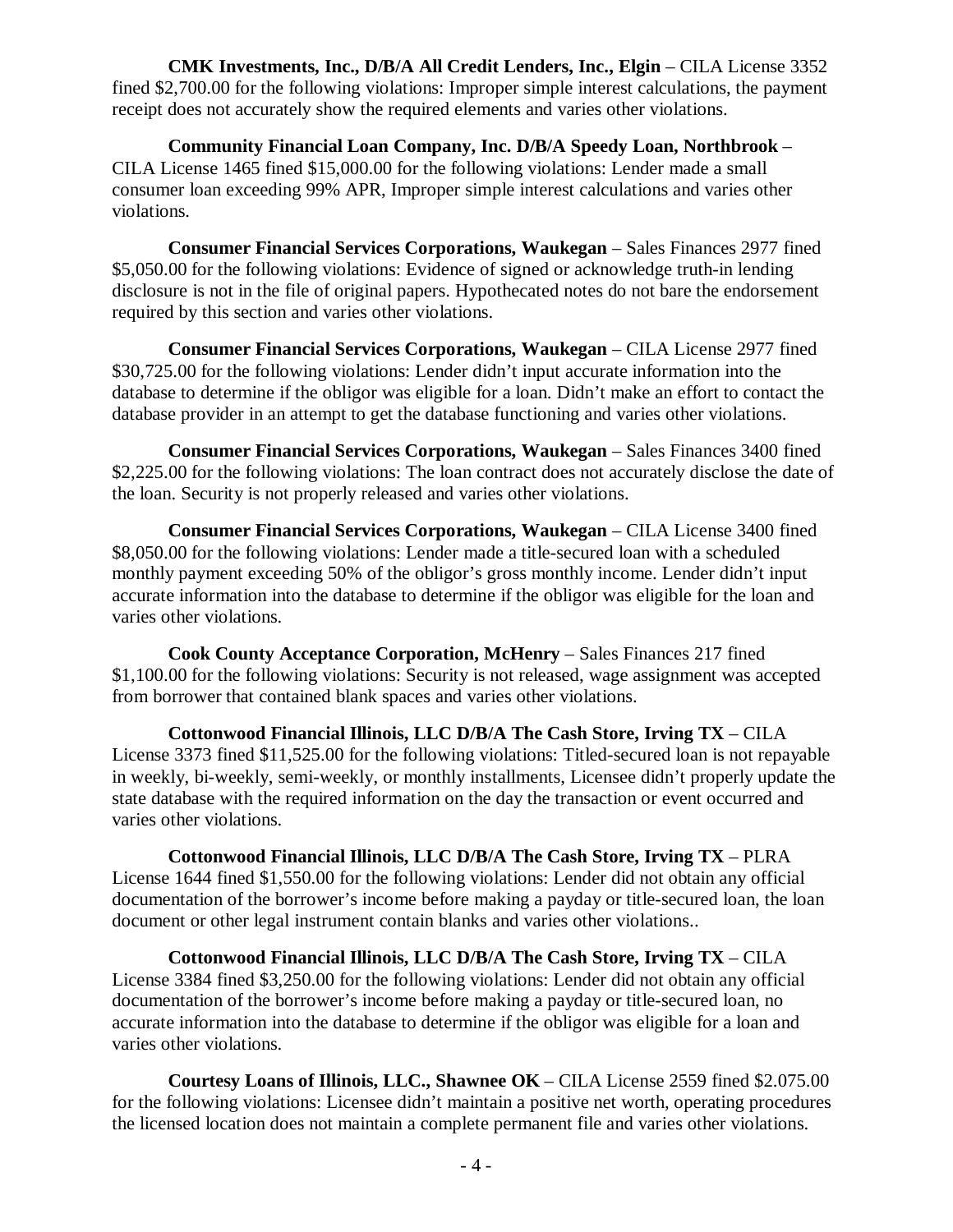**Courtesy Loans of Illinois, LLC. Shawnee OK** – CILA License 2810 fined \$2,400.00 for the following violations: Didn't have most recent income documentation available at the time the loan was made, charged interest for the fifteen days immediately following the final installments as originally scheduled or deferred.

**Courtesy Loans of Illinois, LLC. Shawnee OK** – CILA License 2811 fined \$7,400.00 for the following violations: Didn't obtain any official documentation of the borrower's income before making a small consumer loan, the loan document or other legal instrument contains blanks and varies other violations.

**Drake Holdings, Inc. D/B/A CNAC of Belleville, Belleville** – Sales Finance 1355 fined \$2,000.00 for the following violations: Licensee didn't maintain a positive net worth, operating procedures for specific exceptions.

**Easy Acceptance, Inc. Chicago** - Sales Finance 1296 fined \$3,500.00 for the following violations: Security is not properly disclosed, wage assignment was accepted from borrower that contained blank spaces and varies other violations.

**Express Auto Title Loans, Inc. Wheeling** – CILA License 2071 fined \$4,125.00 for the following violations: Lender didn't input accurate information into the database to determine if the obligor was eligible for a loan, Title-secured lender did not obtain borrowers most recent income documentation available at the time the loan was made and varies other violations.

**Fast Cash Advance, Inc. Westchester** – PLRA License 1801 fined \$5,500.00 for the following violations: Lender made an payday loan exceeding 22.5% of the obligor's gross income, didn't obtain any official documentation of the borrower's income before making a payday or titled-secured loan and varies other violations.

**Great Lakes Specialty Finance, Inc. D/B/A Check N Go, Cincinnati OH** – PLRA License 1559 fined \$1,000.00 for the following violations: Loan over 25%of borrower's income and varies other violations.

**High Priority Loans, Inc. North Royalton OH** – CILA License 3188 fined \$3,425.00 for the following violations: Licensee is charging interest on delinquency charges; the APR is not accurately disclosed and varies other violations.

**Illinois Title Loans, Inc. Title Loans of America, Inc Atlanta GA** – CILA License 1951 fined \$3,125.00 for the following violations: Lender made a title-secured loan with a scheduled monthly payment exceeding 50% of the obligor's gross monthly income and varies other violations.

**Illinois Title Loans, Inc. Title Loans of America, Inc Atlanta GA** – CILA License 1771 fined \$1,275.00 for the following violations: Title-secured lender did not obtain borrower's most recent income documentation available at the time the loan was made. Security is not released and varies other violations.

**Illinois Title Loans, Inc. Atlanta GA** – PLRA License 1452 fined \$10,000.00 for the following violations: Lender did not obtain any official documentation of the borrower's income before making a payday or title-secured loan, loans over 25% of borrower's income and varies other violations.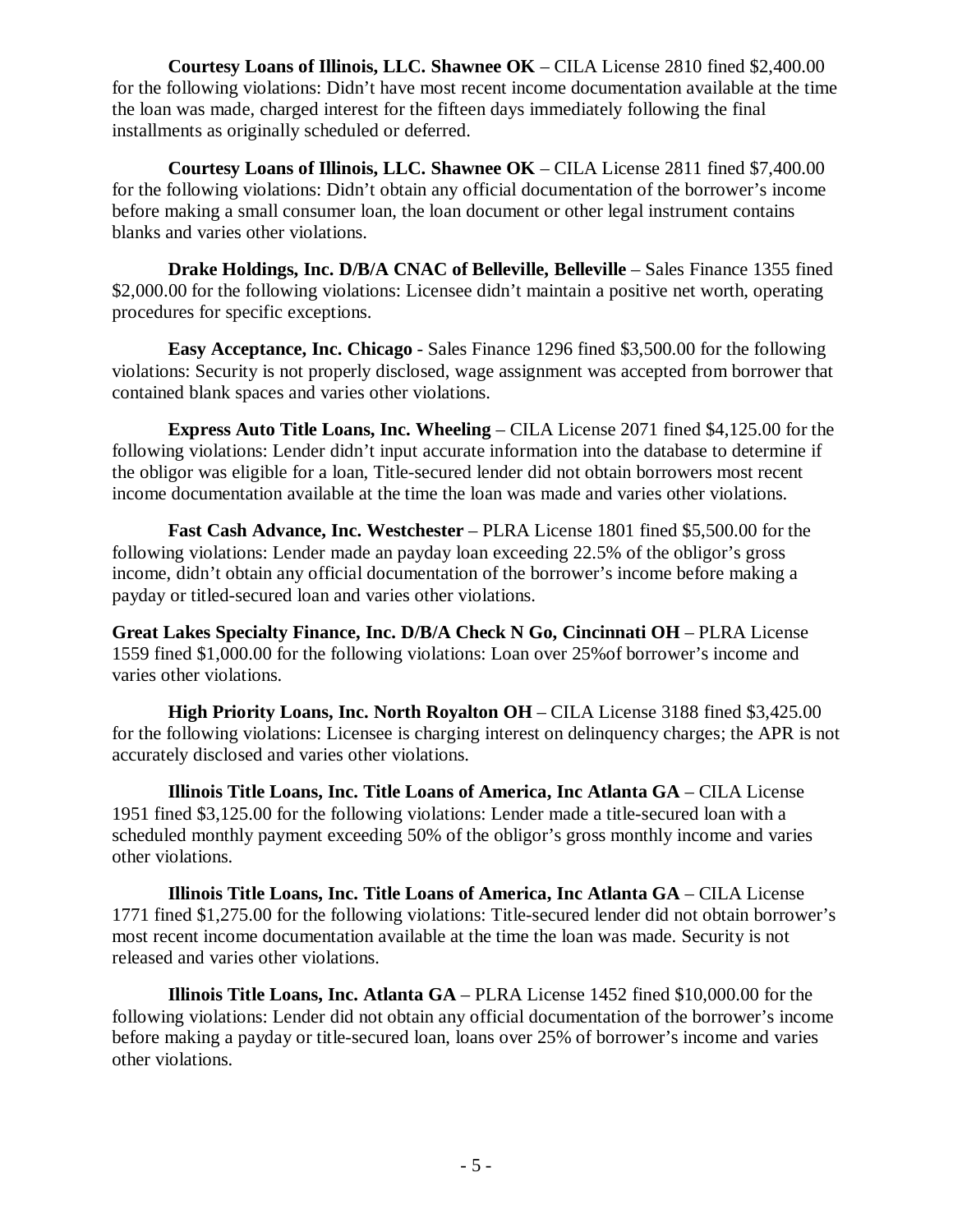**Illinois Title Loans, Inc. Title Loans of America, Inc Atlanta GA** – CILA License 1370 fined \$1,075.00 for the following violations: Lender made a title-secured loan with a scheduled monthly payment exceeding 50% of the obligor's gross monthly income, original documents or approved equivalent, not cancelled or returned following payoff.

**Illinois Title Loans, Inc. Atlanta GA** – PLRA License 1437 fined \$1,525.00 for the following violations: The lender made a payday loan but there is no evidence of a signed, written agreement. Evidence of a signed or acknowledge truth-in lending disclosure is not in the file of original papers and varies other violations.

**Illinois Title Loans, Inc. Atlanta GA** – PLRA License 1458 fined \$1,000.00 for the following violations: Lender didn't input accurate information into the database to determine if the obligor was eligible for a loan and other varies violations.

**Illinois Title Loans, Inc. Title Loans of America, Inc Atlanta GA** – CILA License 1950 fined \$2,000.00 for the following violations: Lender didn't input accurate information into the database to determine if the obligor was eligible for a loan, Lender made a title-secured loan with a scheduled monthly payment exceeding 50% of the obligor's gross monthly income.

**Illinois Title Loans, Inc. Title Loans of America, Inc Atlanta GA** – CILA License 1783 fined \$4,500.00 for the following violations: : Lender did not obtain any official documentation of the borrower's income before making a payday or title-secured loan, lender didn't input accurate information into the database to determine if the obligor was eligible for a loan.

**Illinois Title Loans, Inc. Title Loans of America, Inc Atlanta GA** – CILA License 1782 fined \$2,025.00 for the following violations: Security is not released; licensee didn't send the borrower a notice of the right to redeem with all required information and varies other violations.

**King Auto Title Loans, Inc. Chicago** – CILA License 3109 fined \$ 2,175.00 for the following violations: Applicable to licensee's operating procedures lender did not properly enter loan(s) into the database on the day made and varies other violations.

**Magic Cash, Inc. Herrin** – CILA License 2190 fined \$6,250.00 for the following violations: Lender made a small consumer loan to a consumer for which the total to all payments to be made in a month on the loan exceeds 22.5% of the consumer's gross monthly income and varies other violations.

**Midwest Title Loans, Inc. Alpharetta GA** – CILA License 1840 fined \$6,750.00 for the following violations: The title-secured lender took possession of the vehicle without prior written notice to the borrower that included borrower's right to make the vehicle available to the lender and obtain personal belongings without additional charge and varies other violations.

**National Credit Lenders, LLC, Elgin** – CILA License 3564 fined \$2,775.00 for the following violations: Lack of insurance authorization, paid contract is not properly dated and varies other violations.

**Petty Cash of Illinois Inc. Morris** – CILA License 2971 fined \$7,200.00 for the following violations: The loan contract does not accurately disclose the schedule of payments or the total of payments, security is not properly disclosed and varies other violations.

**Resurgent Capital Services, L.P. Greenville SC** – Sales Finance 2837 fined \$1,550.00 for the following violations: Lender made or purchased loans without the required license,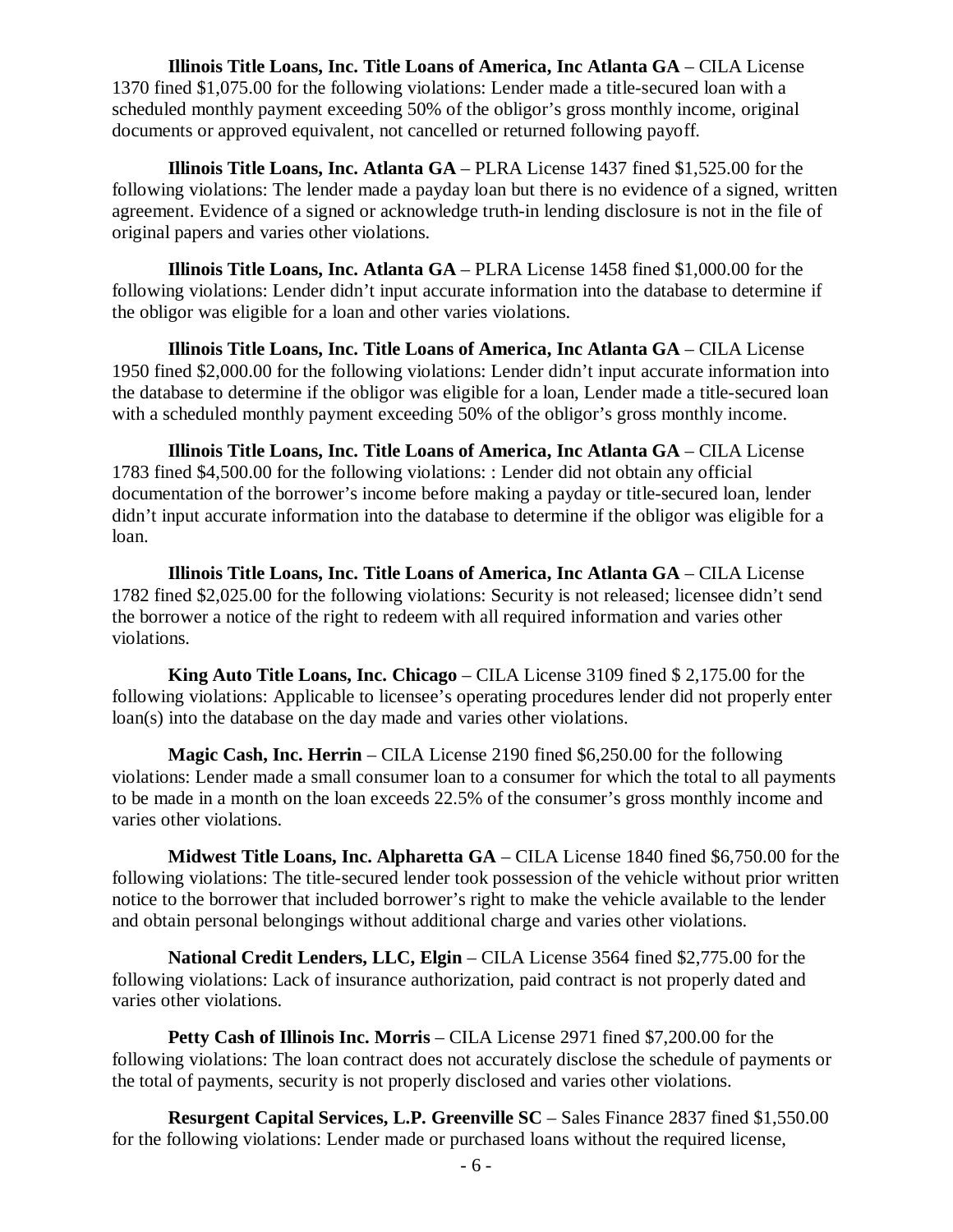Applicable to licensee's operating procedures licensee did not provide requested documents or information during exam and varies other violations.

**Resurgent Capital Services, L.P. Greenville SC** – CILA License 2837 fined \$1,000.00 for the following violations: Lender made or purchased loans without the required license and varies other violations.

**RWI Investments LLC D/B/A Illinois Cash Advance, Algonquin** – CILA License 3553 fined \$9,275.00 for the following violations: Executed copy of paid contract or other legal document retained in the file but not stamped "Paid In Full" or equivalent and varies other violations.

**SFC of Illinois, L.P Spartanburg SC** – CILA License 2402 fined \$2,650.00 for the following violations: violations: Lender made a small consumer loan to a consumer for which the total to all payments to be made in a month on the loan exceeds 22.5% of the consumer's gross monthly income, security is not properly disclosed.

**SGB Finance North America, Inc. Baltimore MD** – Sales Finance 1326 fined \$2,000.00 for the following violations: Licensee did not maintain a positive net worth of a minimum of \$30,000 and varies other violations.

**Springfield Acceptance Corp, Springfield** – Sales Finance 1183 fined \$8,625.00 for the following violations: Recording fee or closing cost is collected but not paid, improper disclosure of insurance premiums and terms and varies other violations.

**State Finance Co. McAlester OK** – CILA License 2998 fined \$1,000.00 for the following violations: Interest or account handling charge rebate is insufficient and varies other violations.

**Sun Loan Company Illinois No. 2, Inc. Brundage Management Company, Inc., San Antonio TX** – CILA License 2296 fined \$3,500.00 for the following violations: Lender didn't input accurate information into the database to determine if the obligor was eligible for a loan, interest or account handling charge rebate is insufficient.

**SunTrust Bank, Richmond VA** – CILA License 3438 fined \$2,000.00 for the following violations: The loan contract does not accurately disclose the schedule of payments or the total of payments; paid contract is not properly dated and varies other violations.

**The Payday Loan Store of Illinois, Inc. Chicago** – CILA 1701 fined \$18,025.00 for the following violations: Licensee did not properly update the state database with the required information on the day the transaction or event occurred and varies other violations.

**The Payday Loan Store of Illinois, Inc. Chicago** – CILA License 2183 fined \$14,650.00 for the following violations: Lender didn't input accurate information into the database to determine if the obligor was eligible for a loan, improper simple interest calculations and varies other violations.

**The Payday Loan Store of Illinois, Inc. Chicago** – PLRA License 1308 fined \$2,450.00 for the following violations: Lender didn't input accurate information into the database to determine if the obligor was eligible for a loan and other varies violations.

**The Payday Loan Store of Illinois, Inc. Chicago** – CILA License 3478 fined \$10,757.00 for the following violations: Improper simple interest calculations, recording fee or closing cost is collected but not paid and varies other violations.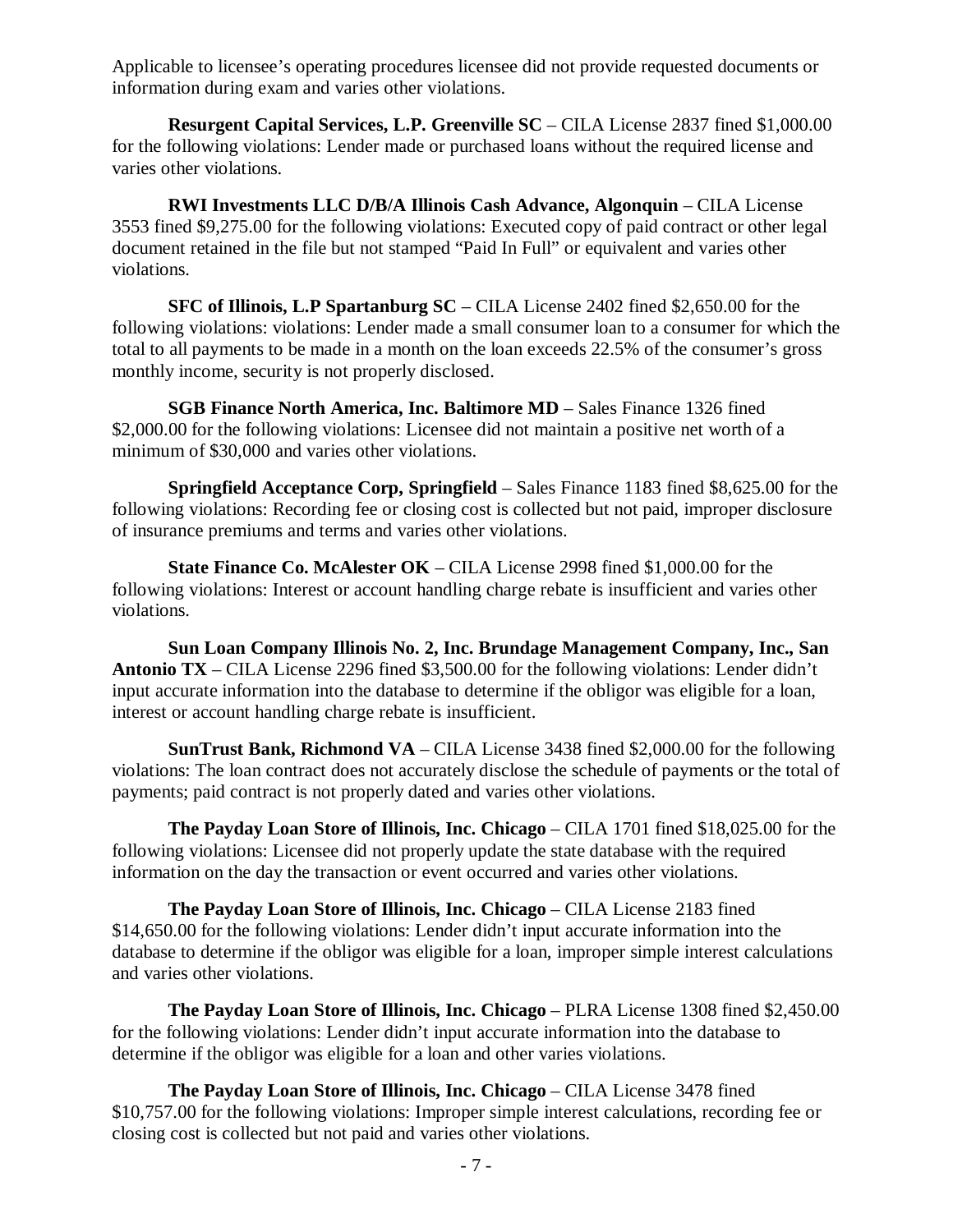**The Payday Loan Store of Illinois, Inc. Chicago** – CILA License 2885 fined \$17,975.00 for the following violations: Improper simple interest calculations, Title-secured lender did not obtain borrower's most recent income documentation available at the time the loan was made and varies other violations.

**The Payday Loan Store of Illinois, Inc. Chicago** – CILA License 3343 fined \$14,100.00 for the following violations: Lender made a title-secured loan with a scheduled monthly payment exceeding 50% of the obligor's gross monthly income, improper simple interest calculations and varies pother violations.

**The Payday Loan Store of Illinois, Inc. Chicago** – CILA License 2928 fined \$4,650.00 for the following violations: Lender didn't input accurate information into the database to determine if the obligor was eligible for a loan; the APR is not accurately disclosed and varies other violations.

**The Payday Loan Store of Illinois, Inc. Chicago** – CILA License 2817 fined \$16,275.00 for the following violations: Lender didn't input accurate information into the database to determine if the obligor was eligible for a loan, lender made a title-secured loan with a scheduled monthly payment exceeding 50% of the obligor's gross monthly income and varies other violations.

**The Payday Loan Store of Illinois, Inc. Chicago** – CILA License 2785 fined \$6,300.00 for the following violations: Improper simple interest calculations, licensee charged a fee not allowed and varies other violations.

**The Payday Loan Store of Illinois, Inc. Chicago IL** – CILA License 2120 fined \$10,300.00 for the following violations: Improper simple interest calculations; the APR is not accurately disclosed.

**The Payday Loan Store of Illinois, Inc. Chicago** – CILA License 2183 fined \$40,875.00 for the following violations: lender made a title-secured loan with a scheduled monthly payment exceeding 50% of the obligor's gross monthly income and varies other violations and varies other violations.

**The Payday Loan Store of Illinois, Inc. Chicago** – CILA License 2080 fined \$24,400.00 for the following violations: Lender didn't input accurate information into the database to determine if the obligor was eligible for a loan and other varies violations.

**The Payday Loan Store of Illinois, Inc. Chicago** – CILA License 1695 fined \$7,000.00 for the following violations: Improper simple interest calculations and varies other violations.

**The Payday Loan Store of Illinois, Inc. Chicago** – CILA License 2122 fined \$4,150.00 for the following violations: Lender made a title-secured loan with a scheduled monthly payment exceeding 50% of the obligor's gross monthly income; licensee charged a fee not allowed and varies other violations.

**The Payday Loan Store of Illinois, Inc. Chicago** – CILA License 2921 fined \$23,275.00 for the following violations: Licensee did not properly update the state database with the required information on the day the transaction or event occurred and varies other violations.

**Title Cash of Illinois, Inc. D/B/A Ca\$h-2-Go, Huntsville AL** – CILA License 2995 fined \$2,075.00 for the following violations: Licensee did not maintain a positive net worth, location did not prominently display the hours of operation and varies other violations.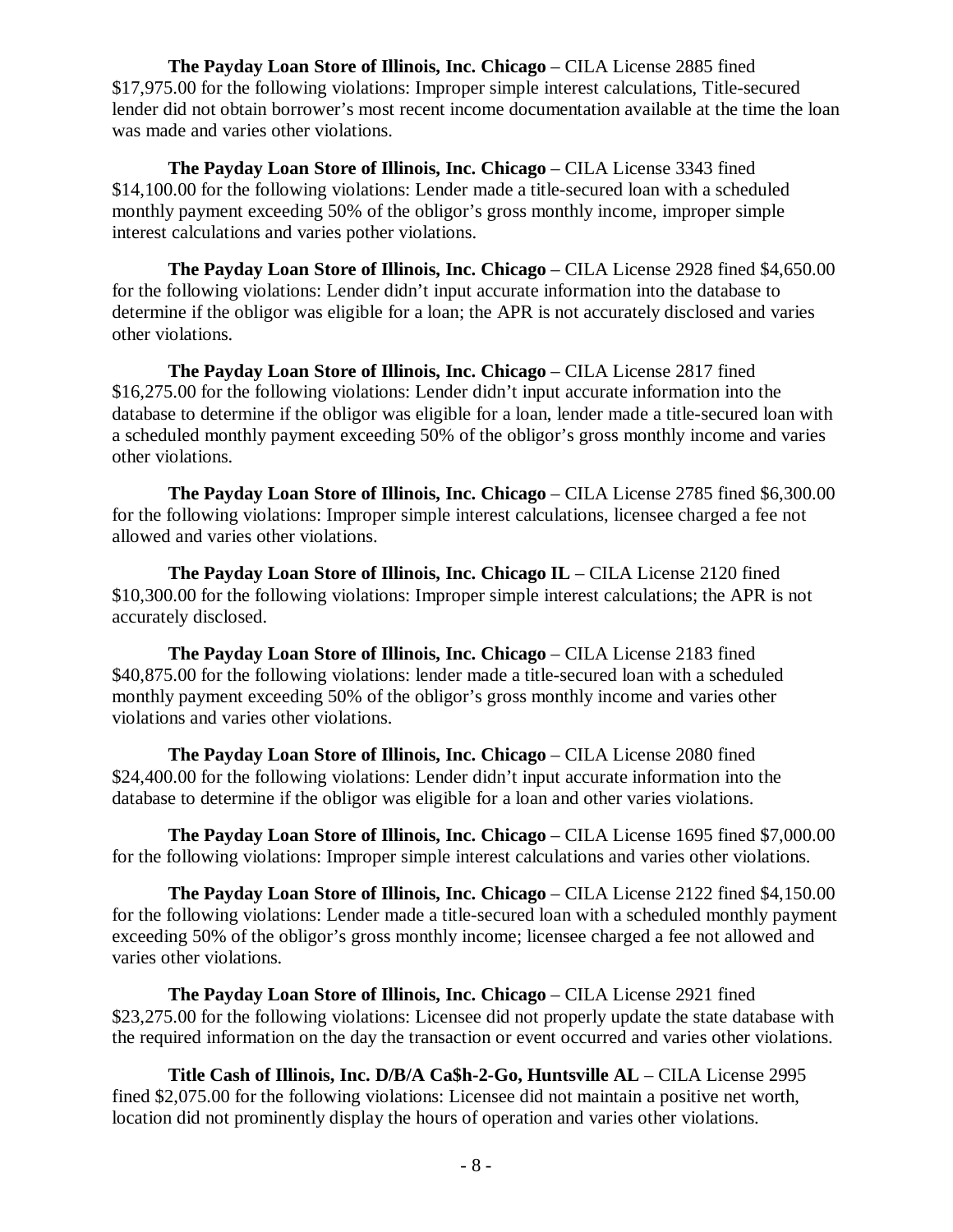**Title Cash of Illinois, Inc. D/B/A Ca\$h-2-Go, Huntsville AL** – CILA License 2390 fined \$1,350.00 for the following violations: Executed copy of paid contract or other legal document retained in the file but not stamped "Paid In Full" or equivalent and varies other violations, licensee is conducting business at a location other than that stated on the license and varies other violations.

**Title Cash of Illinois, Inc. D/B/A Ca\$h-2-Go, Huntsville AL** – CILA License 2749 fined \$1,400.00 for the following violations: Lender made a title-secured loan with a scheduled monthly payment exceeding 50% of the obligor's gross monthly income, licensee did not send borrower a notice of the right to redeem with all required information and varies other violations.

**Tri-State Financial Services, Inc. Downers Grove** – CILA License 35689 fined \$1,425.00 for the following violations: Lender didn't input accurate information into the database to determine if the obligor was eligible for a loan and other varies violations.

**U.S. Cash Advance Illinois, L.L.C. D/B/A The Loan Machine, St. Louis MO** – PLRA License 1745 fined \$12,000.00 for the following violations: Lender made a payday loan exceeding 22.5% of the obligor's gross monthly income and varies other violations.

**World Finance Corporation of Illinois D/B/A World Finance Corporation, Greenville SC** – CILA License 1390 fined \$1,150.00 for the following violations: Lender made a small consumer loan to a consumer for which the total to all payments to be made in a month on the loan exceeds 22.5% of the consumer's gross monthly income and varies other violations.

**World Finance Corporation of Illinois D/B/A World Finance Corporation, Greenville SC** – CILA License 2058 fined \$1,300.00 for the following violations: The lender did not obtain borrower's most recent income documentation available at the time of the loan was made and varies other violations.

**World Finance Corporation of Illinois D/B/A World Finance Corporation, Greenville SC** – CILA License 1290 fined \$1,000.00 for the following violations: Lender didn't input accurate information into the database to determine if the obligor was eligible for a loan and other varies violations.

**Money Dart Global Services, Woodbridge, NJ** – TOMA license MT-217 fined for the following violation: Licensee did not notify the Department of a change to its principal place of business. Amount of fine to be determined.

# **Professional Regulation**

# **ACCOUNTANT**

**G. Victor Johnson, Arlington Heights** – certified public accountant license (065- 007803) indefinitely suspended for a minimum of one year following denial of the privilege to appear or practice before the US Securities and Exchange Commission.

**Paul McCann, Decatur** – certified public accountant license (065-014132) indefinitely suspended for issuing audit reports on a non-renewed license and for issuing additional audit reports under the letterhead of a former firm which had no knowledge of the activity.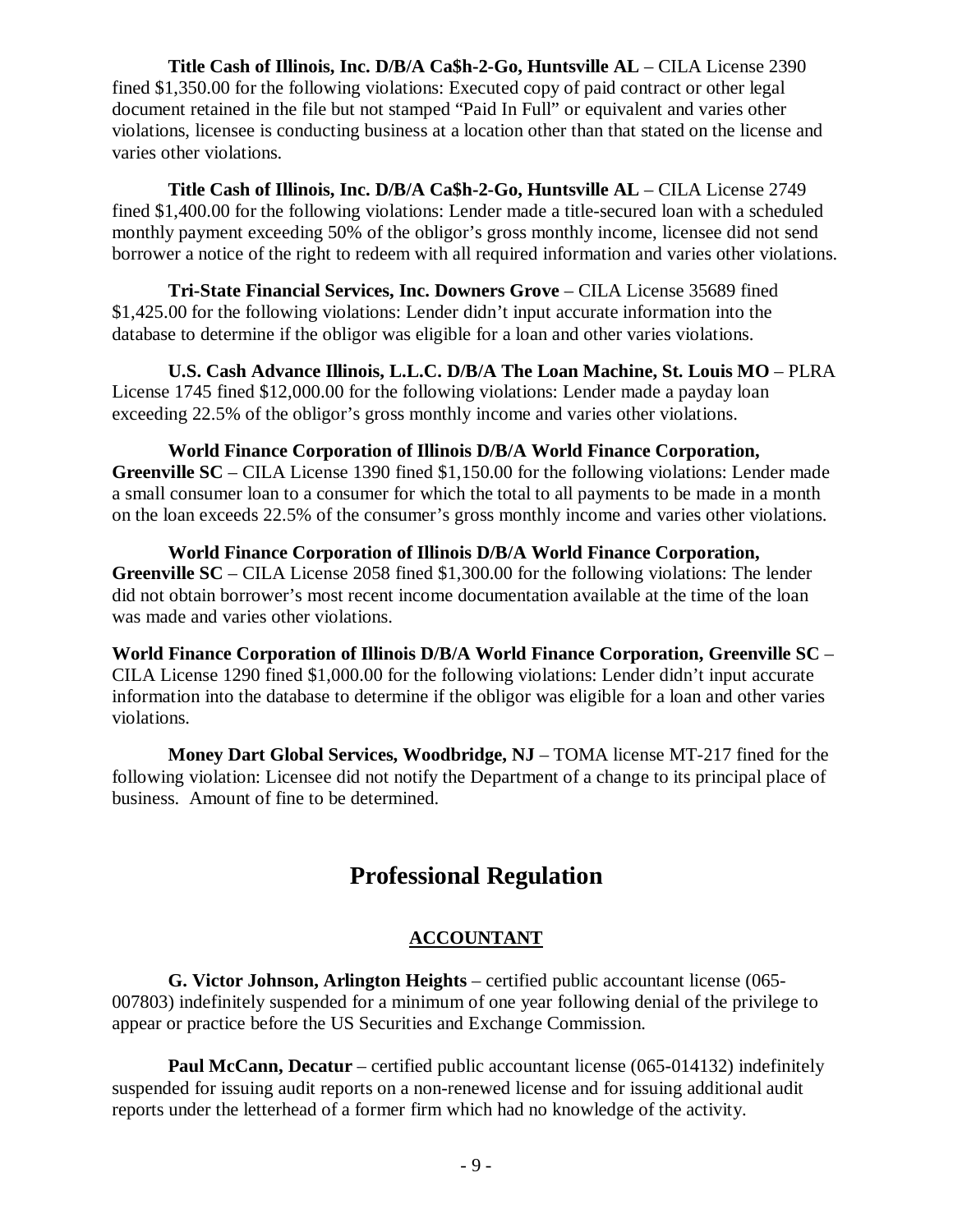### **APPRAISER**

**Larry Booth, Waukegan** – certified residential real estate appraiser license (556- 004101) revoked for his failure to cooperate with the Department's investigation and failure to maintain appraisal records for five years following the date of the report.

**Raymond Cheatham, O'Fallon, MO** – certified residential real estate appraiser license (556-004824) placed in refuse to renew status for failure to comply with Consent to Administrative Supervision Agreement.

**James Daniels, Peotone** – certified residential real estate appraiser license (556-001582) revoked and fined \$5,000 for failure to comply with the terms of Consent to Administrative Supervision Agreement.

**Howard Edwards, Lansing** – certified residential real estate appraiser license (556- 002494) revoked for failure to comply with an agreement with the Department.

**Elizabeth Ranck, Plainfield** – certified residential real estate appraiser license (556- 003383) revoked for violating the terms of a Consent to Administrative Supervision Agreement.

**Vytautas Liskunas, Oswego** – associated real estate appraiser license (557-001477) placed in refuse to renew status for failure to comply with the terms of Consent to Administrative Supervision Agreement.

**Stephen Castleman, Belleville** – (unlicensed) ordered to cease and desist the unlicensed practice of real estate appraisal and assessed a \$750 civil penalty.

## **ARCHITECTS, LAND SURVEYORS, PROFESSIONAL ENGINEERS AND STRUCTURAL ENGINEERS**

**Joseph Bohinsky, Spring, TX** – professional engineer license (062-053380) fined \$2,250 for operating a firm that was unlicensed to practice professional engineering in Oklahoma.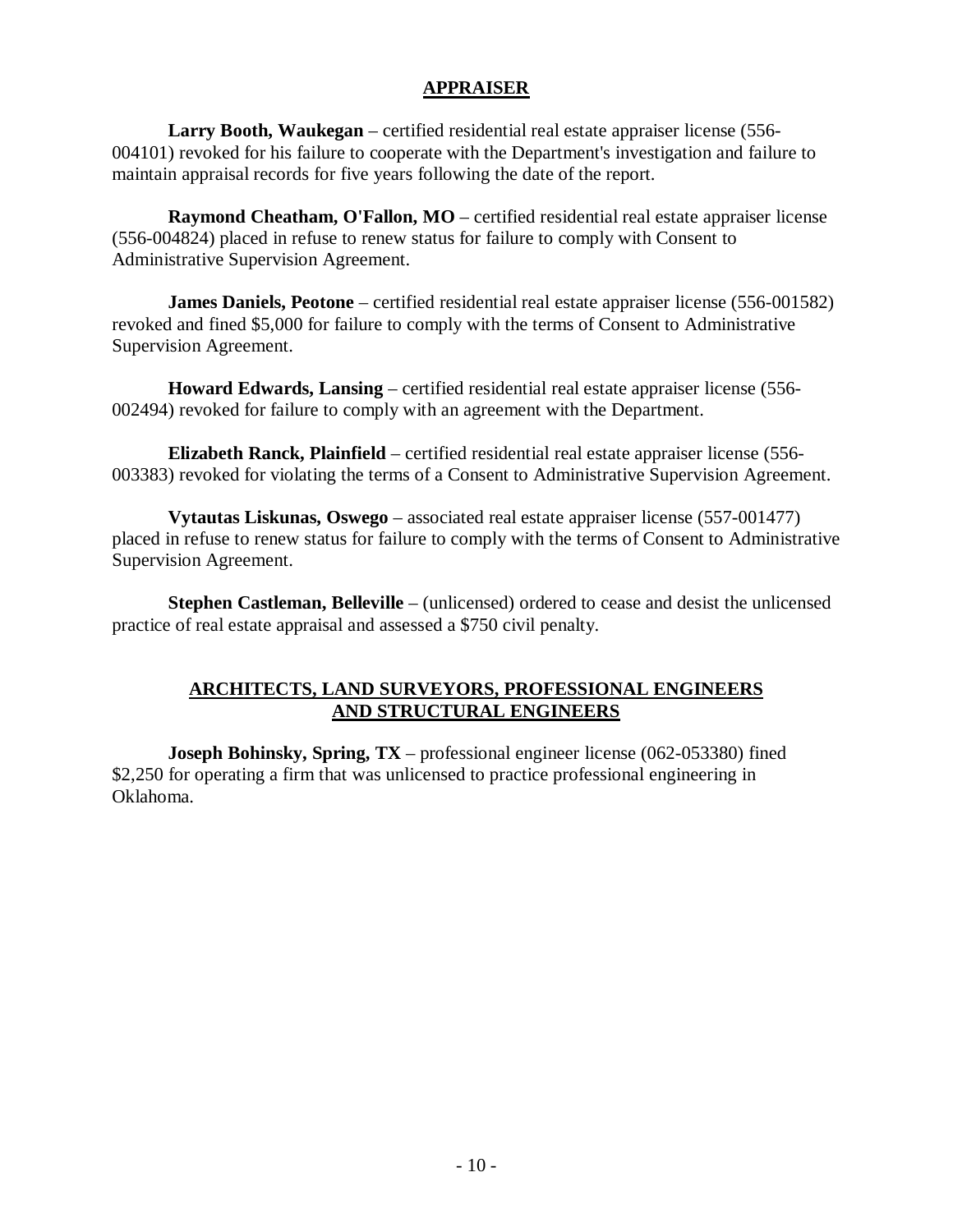**Keith O'Higgins, St. Charles** – professional engineering licence (062-033310) fined \$5,000 for allowing his seal to be used for the unlicensed practice of professional engineering.

**Robert Walz, Utica, MI** – professional engineering license (062-055186) indefinitely and permanently revoked for engaging in the unlicensed practice of structural engineering.

# **AUCTIONEER**

**Chester Wisley, Murphysboro** – auctioneer license (440-000201) reprimanded and fined \$1,000 for failure to timely remit proceeds from an auction to a client.

**Robert Haag, Delran, NJ** – auctioneer license (441-000889) fined \$500 and assessed \$300 administrative fee after misrepresented the completion of required continuing education hours on a renewal application.

**Garford Randolph, Zeigler** – auctioneer license (441-000440) indefinitely suspended for a minimum of three years and fined \$10,000 for engaging in the practice of auctioneering without holding a valid license and engaged in misleading and untruthful advertising.

# **BARBER, COSMETOLOGY, ESTHETICS AND NAIL TECHNOLOGY**

**Terrance Brooks, Joliet** – barber license (006-064091) and Brooks Barber Shop license (189-009428) placed on two year non-reporting probation and fined \$2,000 jointly for operating the shop without licensed barbers and prior to Mr. Brooks obtaining licensure.

**Marlon Cornish, Lebanon** – barber license (006-063840) revoked for being more than 30 days delinquent in the payment of child support.

**Calvin Cunningham, Joliet** – barber license (006-063714) revoked for being more than 30 days delinquent in the payment of child support.

**Daniel Edwards, Chicago** – barber license (006-063959) revoked for being more than 30 days delinquent in the payment of child support.

**Mark Foulks, South Holland** – barber license (006-061147) revoked for being more than 30 days delinquent in the payment of child support.

**Damian Hines, Steger** – barber license (006-064010) revoked for being more than 30 days delinquent in the payment of child support.

**Freddy Jackson, Chicago** – barber license (006-064160) issued and placed on probation for three years due to felony convictions and unprofessional conduct.

**Jayson Ledford, East Moline** – barber license (006-062355) revoked for being more than 30 days delinquent in the payment of child support.

**Va Shawn Milton, Cahokia** – barber license (006-062423) revoked for being more than 30 days delinquent in the payment of child support.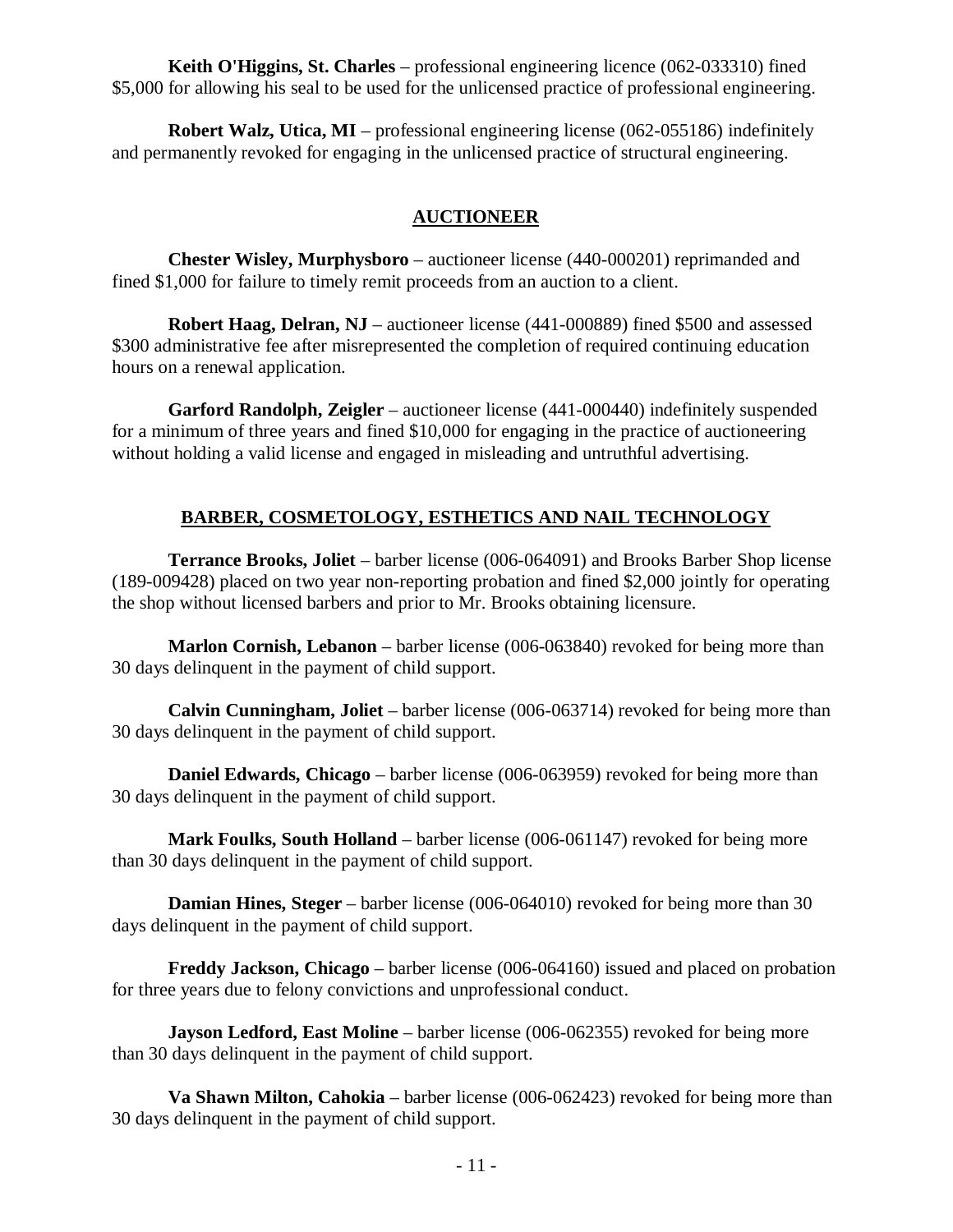**Brian Washington, Chicago Heights** – barber license (006-060860) revoked for being more than 30 days delinquent in the payment of child support.

**Nicholle Alexander, Tinley Park** – cosmetologist license (011app3154136) issued and placed on probation for one year due to disclosure of criminal conviction for Unlawful Possession of a Controlled Substance in 2009 and Theft by Deception, also in 2009.

**Taquilla Caradine, Chicago** – cosmetologist license (011-285878) restored and fined \$50 for practicing on a non-renewed license effective upon payment of fees and filing of forms.

**Hilda Godinez, Chicago** – cosmetologist license (011-247613) restored to indefinite probation after defaulted on an Illinois educational loan and has now entered into a repayment agreement.

**Adam Henderson, Manteno** – cosmetologist license (011-288111) revoked for being more than 30 days delinquent in the payment of child support.

**Molly Hicks, Mapleton** – cosmetologist license (011-246898) reinstated with reprimand and fined \$750 after she practiced on an expired license and for unprofessional conduct.

**Halanna Hoffmann, Island Lake** – cosmetologist license (011-284611) automatically and indefinitely suspended due to a violation of probation.

**Sarah Masingill, Machesney Park** – cosmetologist license (011-298261) issued and placed on definite non-reporting probation for one year due to prior felony conviction.

**Mary Beth Paul, Joliet** – cosmetology license (011-220402) fined \$450 for practicing without a license.

**Carmen Sims, Urbana** – cosmetologist license (011-289411) automatically and indefinitely suspended due to a violation of probation.

**Nathaniel Verrett, South Holland** – cosmetologist license (011-292588) automatically and indefinitely suspended due to a violation of probation.

**Ashley Winfrey, Champaign** – cosmetologist license (011-298260) issued and placed on non-reporting probation for one year due to a criminal conviction.

**Wanda Young, Peoria** – cosmetologist license (011-298262) issued and placed on two year probation due to disclosure of criminal conviction.

**Dung Tran, Robinson** – nail technician license (169-019360) revoked for being more than 30 days delinquent in the payment of child support.

**Belleza Salon and Day Spa, LLC, Manteno** – salon license (189-012970) reprimanded and fined \$1,000 due to unprofessional conduct.

**Davids Nails, Lansing** – salon license (189-009046) and nail technician license (169- 021339) placed on probation for one year for failure to maintain sanitary conditions.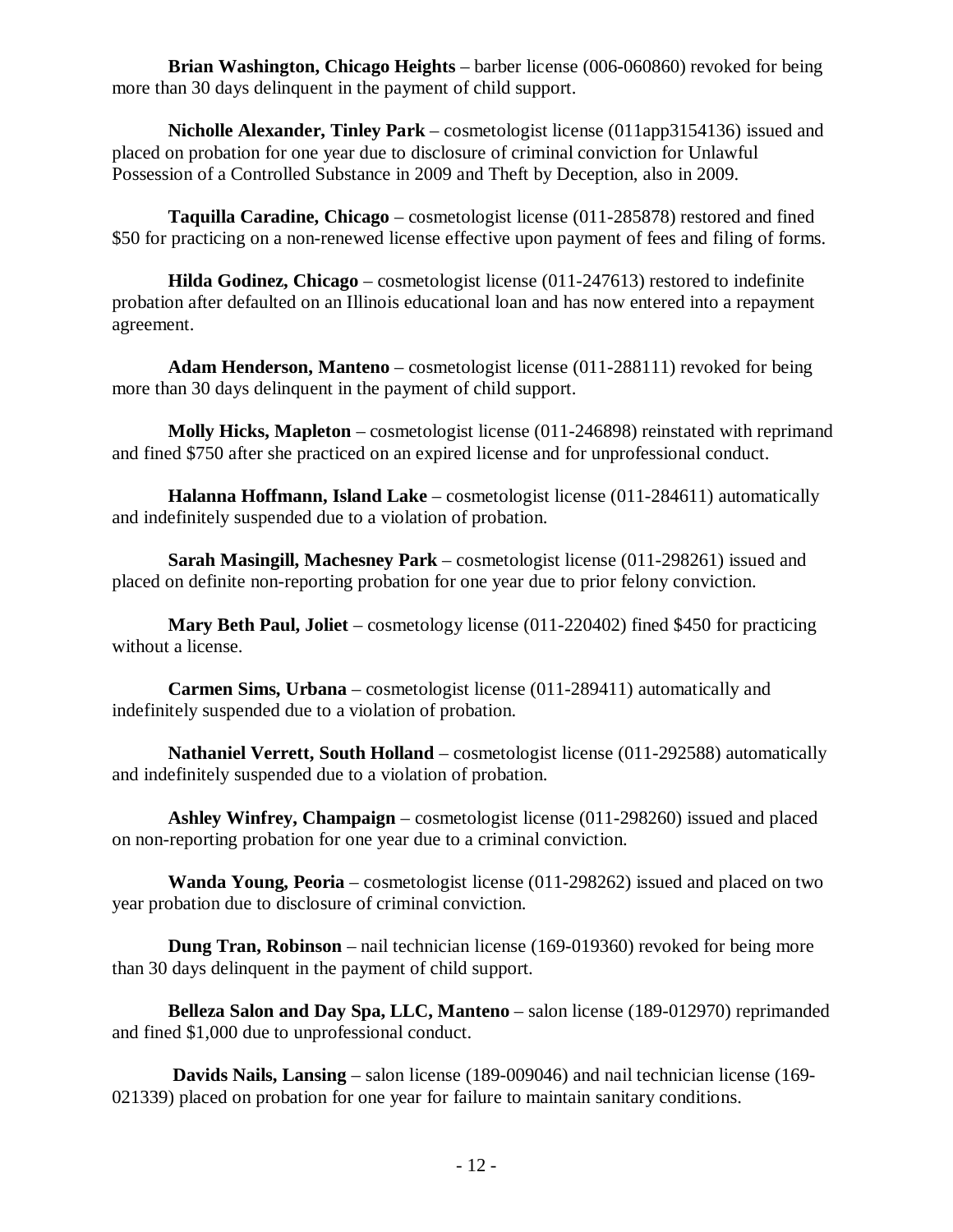**Center Nails & Day Spa, Chicago** – (unlicensed) ordered to cease and desist the unlicensed practice as a salon.

**Regal Barbershop, Rockford** – (unlicensed) ordered to cease and desist the unlicensed practice of barbering, cosmetology, esthetics, hair braiding and/or nail technology.

**Reina Spa, Chicago** – (unlicensed) ordered to cease and desist the unlicensed practice as a salon.

**Russell Spears, Rockford** – (unlicensed) ordered to cease and desist unlicensed practice of barbering, cosmetology, esthetics, hair braiding and/or nail technology.

**Trenier Drayton, Rockford** – (unlicensed) ordered to cease and desist the unlicensed practice of barbering, cosmetology, esthetics, hair braiding and/or nail technology.

**Victor Villalobos, Rockford** – (unlicensed) ordered to cease and desist unlicensed practice of barbering, cosmetology, esthetics, hair braiding and/or nail technology.

**Jim Woodward, Normal** – (unlicensed) ordered to cease and desist unlicensed practice of barbering, cosmetology, esthetics, hair braiding and/or nail technology.

# **COLLECTION AGENCY**

**TJR Asset Recovery, Aurora** – collection agency license (017-021641) issued and placed on probation for two years due to creditworthiness as required.

### **DENTAL**

**Gregory Bell, Chicago** – dental license (019-022058) automatically and indefinitely suspended for a minimum of six months due to a violation of probation.

**James Chiang, Palos Hills** – dental license (019-019956) automatically and indefinitely suspended for a minimum of six months for failure to pass JERM examination.

**Kenneth Cox, Cary** – dental license (019-019858) restored to indefinite probation for a minimum of three years.

**Margaret Czajewski, Lemont** – dental license (019-023352) placed on indefinite probation for a minimum of one year; shall be permitted 10 orthodontic patients and provide quarterly reports on patient activity; and participate in the United States Dental Institute mentorship program.

**Mary Rose Smith, Downers Grove** – dental hygienist license (020-007897) placed on indefinite probation for a minimum of two years and fined \$5,000 for the unlicensed practice of dentistry.

**Ron Smith, Downers Grove** – (unlicensed) ordered to cease and desist the unlicensed practice as a manager, proprietor, operator or conductor of a business where dental operations are performed and assessed a \$1,000 civil penalty.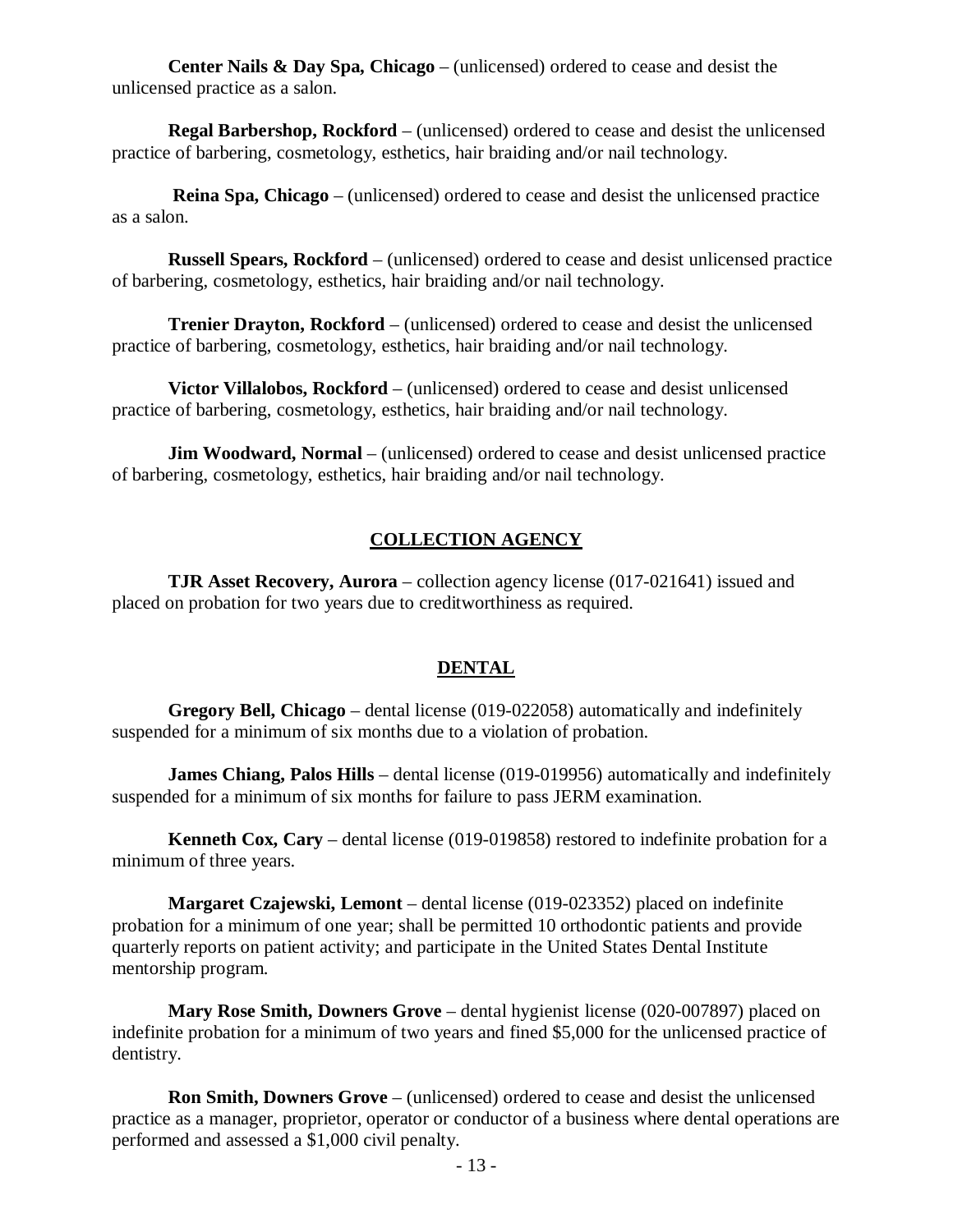# **DETECTIVE, ALARM, SECURITY, FINGERPRINT VENDOR AND LOCKSMITH**

The following individuals' permanent employee registration cards were revoked for being more than 30 days delinquent in the payment of child support:

The following individuals' permanent employee registration cards were placed in refuse to renew status for being more than 30 days delinquent in the payment of child support: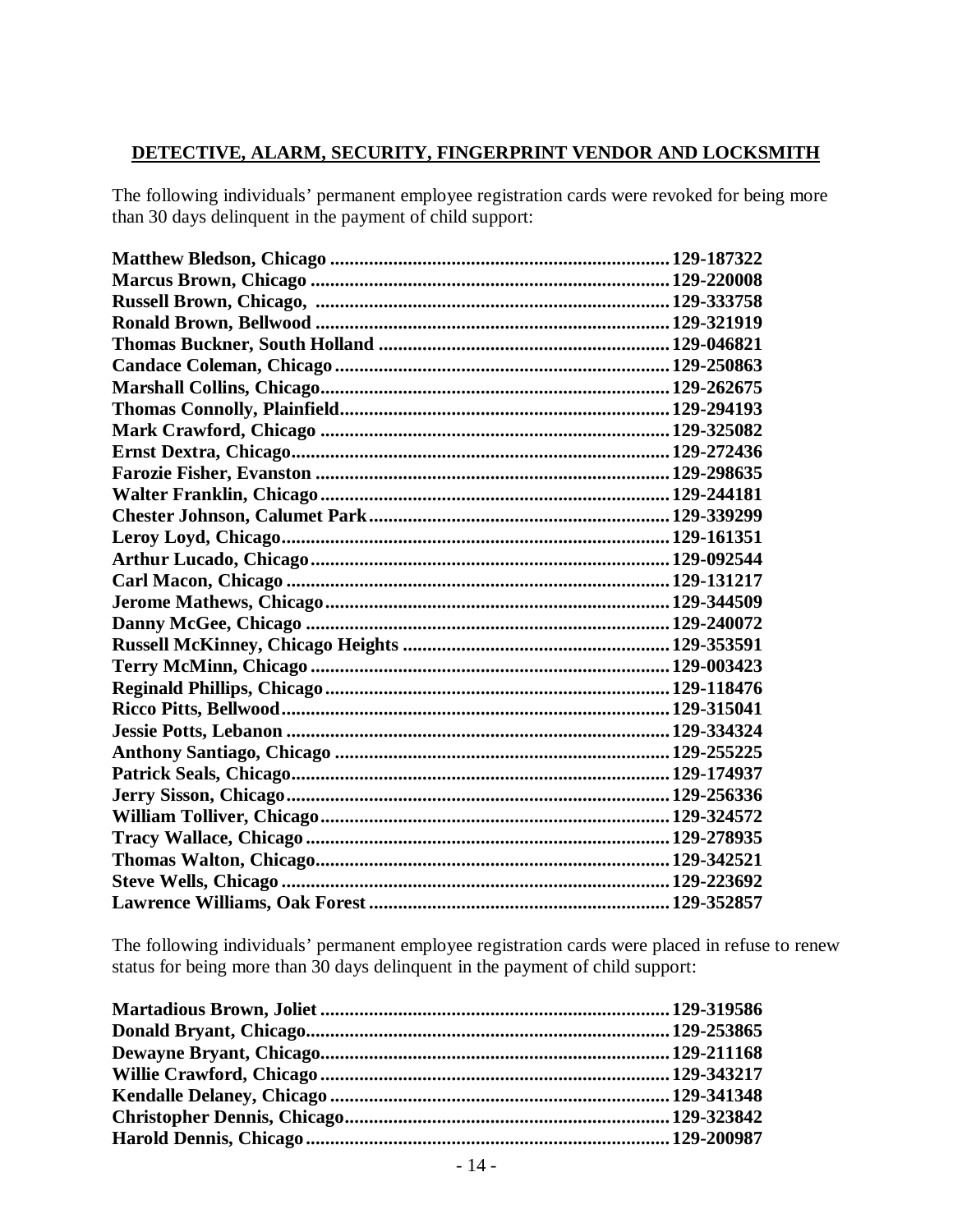**Taras Bilyk, Buffalo Grove** – permanent employee registration card (129-357446) issued and placed on probation for one year due to criminal conviction(s).

**Carmen Bryson, Chicago** – permanent employee registration card (129-357425) issued and placed on probation for one year due to criminal conviction(s).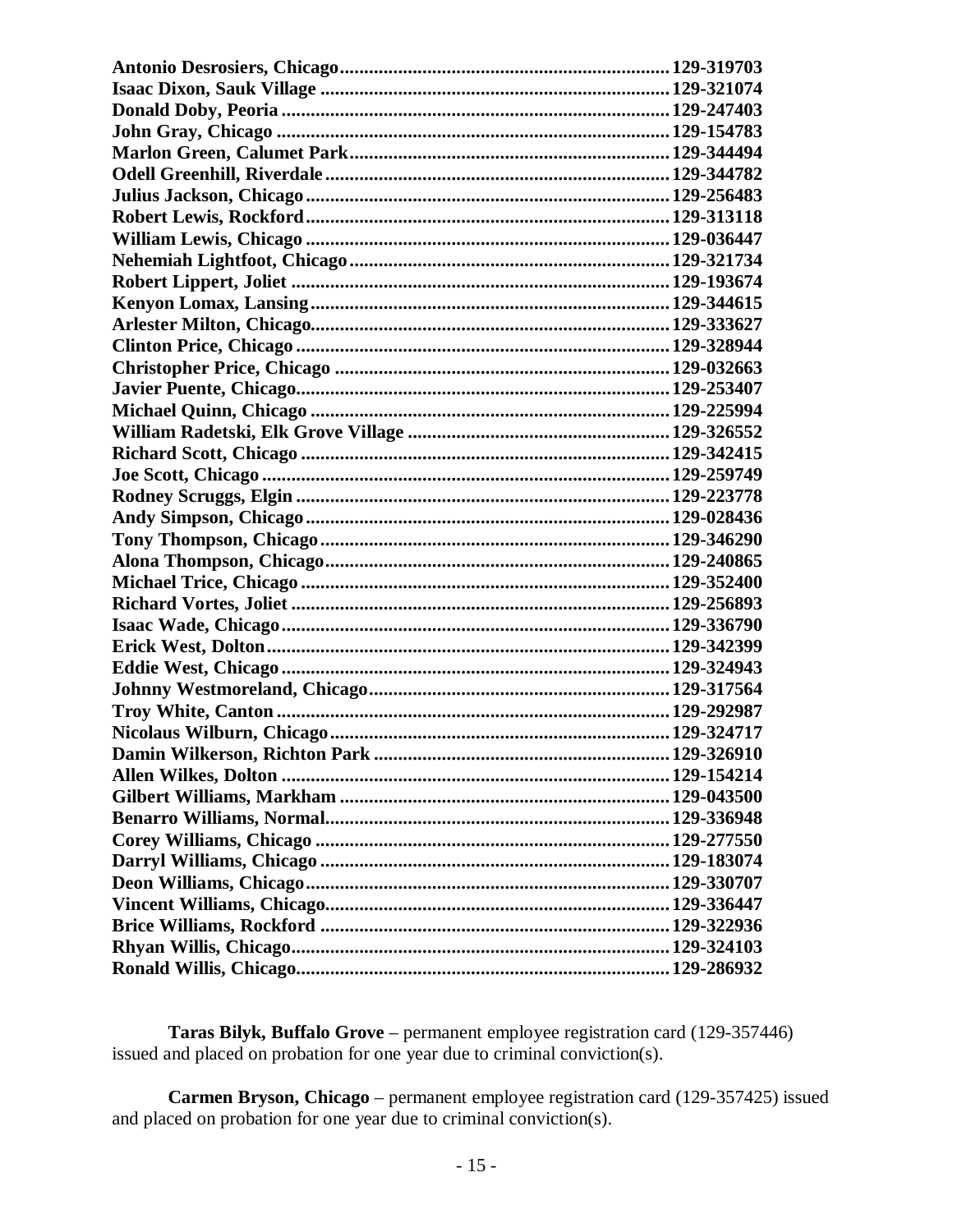**Renardo Burney, Chicago** – permanent employee registration card (129-357444) issued and placed on probation for three years for failure to disclose criminal conviction(s).

**Rayce Christensen, Fillmore, UT** – permanent employee registration card (129-357444) issued and placed on probation for one year due to criminal conviction(s).

**Jeffrey Cline, Oak Park** – permanent employee registration card (129-336915) restored to indefinite probation after defaulted on an Illinois educational loan and has now entered into a repayment agreement.

**Terry Dahlquist, Rolling Meadow** – permanent employee registration card (129- 358200) issued and placed on probation for one year due to criminal conviction(s).

**Jessica Easterling, Chicago** – permanent employee registration card (129-357438) issued and placed on probation for three years due to criminal conviction(s).

**Maurice Edwards, Chicago** – permanent employee registration card (129-358230) issued and placed on probation for two years due to criminal conviction(s).

**Raymond Garner, Chicago** – permanent employee registration card (129-357426) issued and placed on probation for one year due to criminal conviction(s).

**Leo Gentile, Harwood Heights** – permanent employee registration card (129-357436) issued and placed on probation for one year due to criminal conviction(s).

**Benjamin George, Chicago** – permanent employee registration card (129-357448) issued and placed on probation for one year due to criminal conviction(s).

**Katina Jackson, Chicago** – permanent employee registration card (129-264298) restored to indefinite probation after defaulted on an Illinois educational loan and has now entered into a repayment agreement.

**John Jagodzinski, Palos Hills** – permanent employee registration card (129-305811) automatically and indefinitely suspended for failure to comply with terms of probation for failure to submit quarterly reports and submit to drug and alcohol screens.

**Vandorn Jamison, Matteson** – permanent employee registration card (129-357449) issued and placed on probation for two years due to criminal conviction(s).

**Mark Keene, St. Louis, MO** – permanent employee registration card (129-357839) issued and placed on probation for one year due to criminal conviction(s).

**Alade Longe, Chicago** – permanent employee registration card (129-357840) issued and placed on probation for two years for failure to disclose criminal conviction(s).

**Marcus Luckey, Harvey** – permanent employee registration card (129-357422) issued and placed on probation for one year due to criminal conviction(s).

**Bobby Lyons, Chicago** – permanent employee registration card (129-357447) issued and placed on probation for three years due to criminal conviction(s).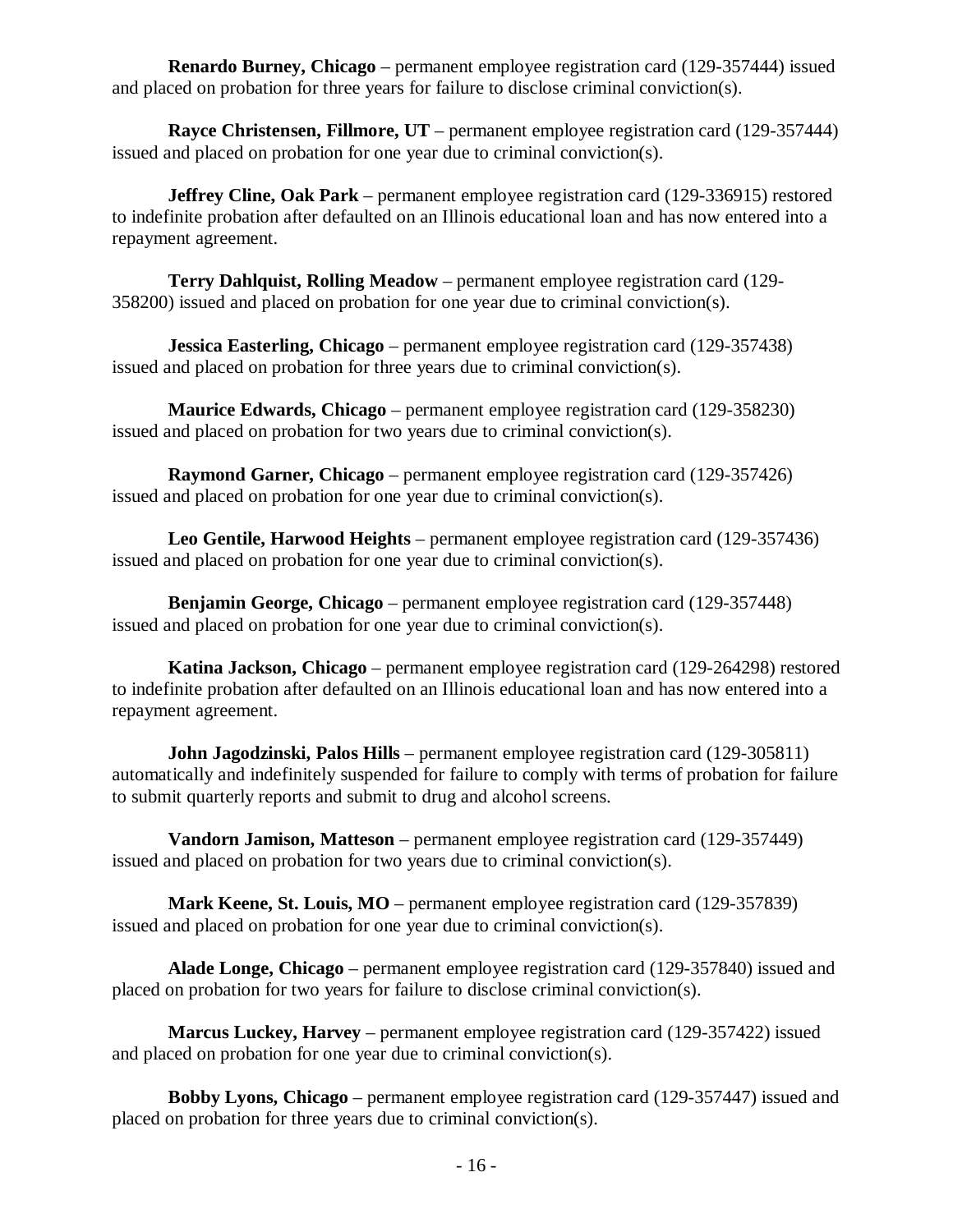**Romas Matulis, Oak Forest** – permanent employee registration card (129-357434) issued and placed on probation for one year due to criminal conviction(s).

**Shana McGarvey, Elmhurst** – permanent employee registration card (129-357445) issued and placed on probation for one year due to criminal conviction(s).

**Ezell Moore, Chicago** – permanent employee registration card (129-357427) issued and placed on probation for two years due to criminal conviction(s).

**Darrus Moore, Chicago** – permanent employee registration card (129-357442) issued and placed on probation for one year for failure to disclose criminal conviction(s).

**Alejandro Rodriguez, Cicero** – permanent employee registration card (129-265860) and firearm control card (229-060249) both revoked due to a felony conviction for impersonation of a police officer and for failure to report arrest and conviction.

**Thomas Schiro, Elk Grove Village** – permanent employee registration card (129- 357426) issued and placed on probation for two years for failure to disclose criminal conviction(s).

**Robert Simonovic, Lincoln** – permanent employee registration card (129-224030) placed on probation for three years due to criminal conviction(s).

**James Steward, Glen Ellyn** – permanent employee registration card (129-357424) issued and placed on probation for two years for failure to disclose criminal conviction(s).

**Jeremy Torres, Wadsworth** – permanent employee registration card (129-357454) issued and placed on probation for one year due to criminal conviction(s).

**Jesus Valencia, Chicago** – permanent employee registration card (129-357443) issued and placed on probation for one year for failure to disclose criminal conviction(s).

**Erez Knafo, Chicago** – locksmith license (191-000834) and locksmith agency license (191-000261) fined \$15,000 for false advertising and unprofessional conduct.

**Richard Stone, Smithton** – (unlicensed) ordered to cease and desist from performing the duties of a private detective and assessed a \$10,000 civil penalty.

# **FUNERAL DIRECTORS & EMBALMERS**

**LaShonda Edwards, Chicago** – (unlicensed) ordered to cease and desist the unlicensed practice of funeral directing and embalming.

# **MASSAGE THERAPY**

**Abidemi Charles, Chicago** – massage therapist license (227-014615) issued and placed on non-reporting probation for one year due to a criminal conviction.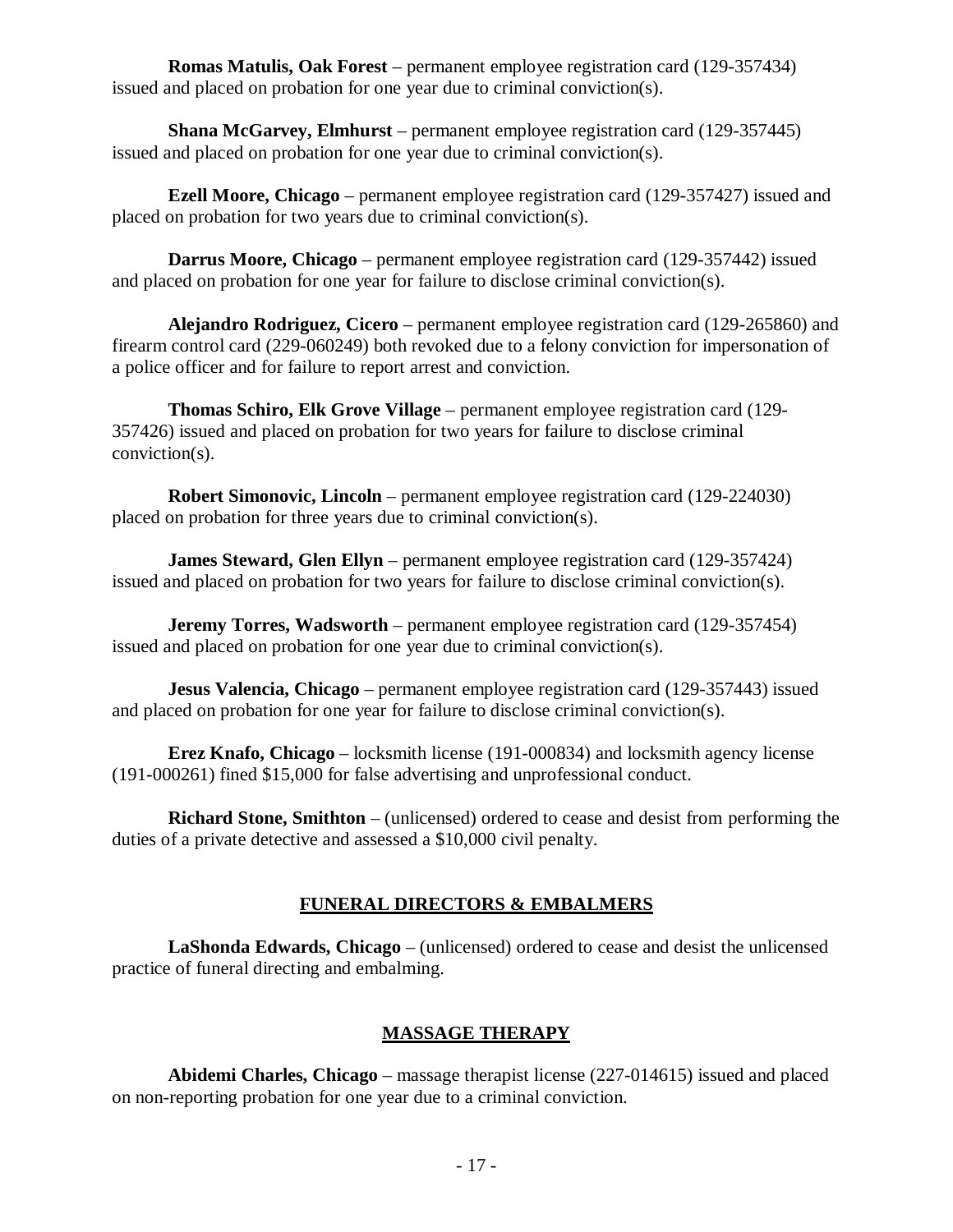**Julie Cundall, Edwardsville** – massage therapist license (227-014669) issued and placed on indefinite probation due to unprofessional conduct and substance abuse, related to a previous Department disciplinary action imposed against her registered nurse license in January of 2009.

**Elzabeth Czajka, Chicago** – massage therapist license (227-014629) issued and placed on non-reporting probation for one year due to misdemeanor convictions.

**Kyoung Choi, Palo Alto, CA** – (unlicensed) ordered to cease and deist from engaging in massage therapy for compensation and assessed a \$10,000 civil penalty.

**Mi Kim, Los Angeles, CA** – (unlicensed) ordered to cease and deist from engaging in massage therapy for compensation and assessed a \$10,000 civil penalty.

**Mi Lee, Los Angeles, CA** – (unlicensed) ordered to cease and deist from engaging in massage therapy for compensation and assessed a \$10,000 civil penalty

**Cindy Liu, Rockford** – (unlicensed) and **The Health Center, Chicago** – (unlicensed) both ordered to cease and desist from knowingly permitting an employee/agent of the business to provide the unlicensed practice of massage therapy for compensation and imposed a \$2,000 civil penalty.

**Yulan Liu, Rockford** – (unlicensed) ordered to cease and desist unlicensed practice and advertising of massage therapy and allowing other unlicensed employees or agents and assessed a \$10,000 civil penalty.

#### **MEDICAL**

**Basheer Ahmed, Perryville, MO** – physician and surgeon license (036-115291) indefinitely suspended for a minimum of one year due to possible alcohol impairment.

**Nikolas Antoniou, Lemont** – physician and surgeon license (036-098315) placed on probation for one year and controlled substance license (336-059332) suspended for one year for prescribing controlled substances in excessive amounts for a medical condition of a family member.

**Allan Aven, Tucson, AZ** – physician and surgeon license (036-042535) indefinitely suspended for a minimum of 90 days due to a sister-state discipline and failure to report the actions taken by the sister state Medical Board.

**Salvatore Barbaro III, San Antonio, TX** – physician and surgeon license (036-080251) placed in refuse to renew status after being disciplined by the state of Texas.

**Angelo Chirban, Salem** – physician and surgeon license (036-054809) placed in refuse to renew status after his Arizona license was revoked due to his failure to maintain adequate medical records and for failure to respond to a request from the Arizona Medical Board.

**Joseph Dambrauskas, Champaign** – physician and surgeon license (036-067884) indefinitely suspended for a minimum of 18 months after being disciplined by New York State Board of Professional Medical Conduct.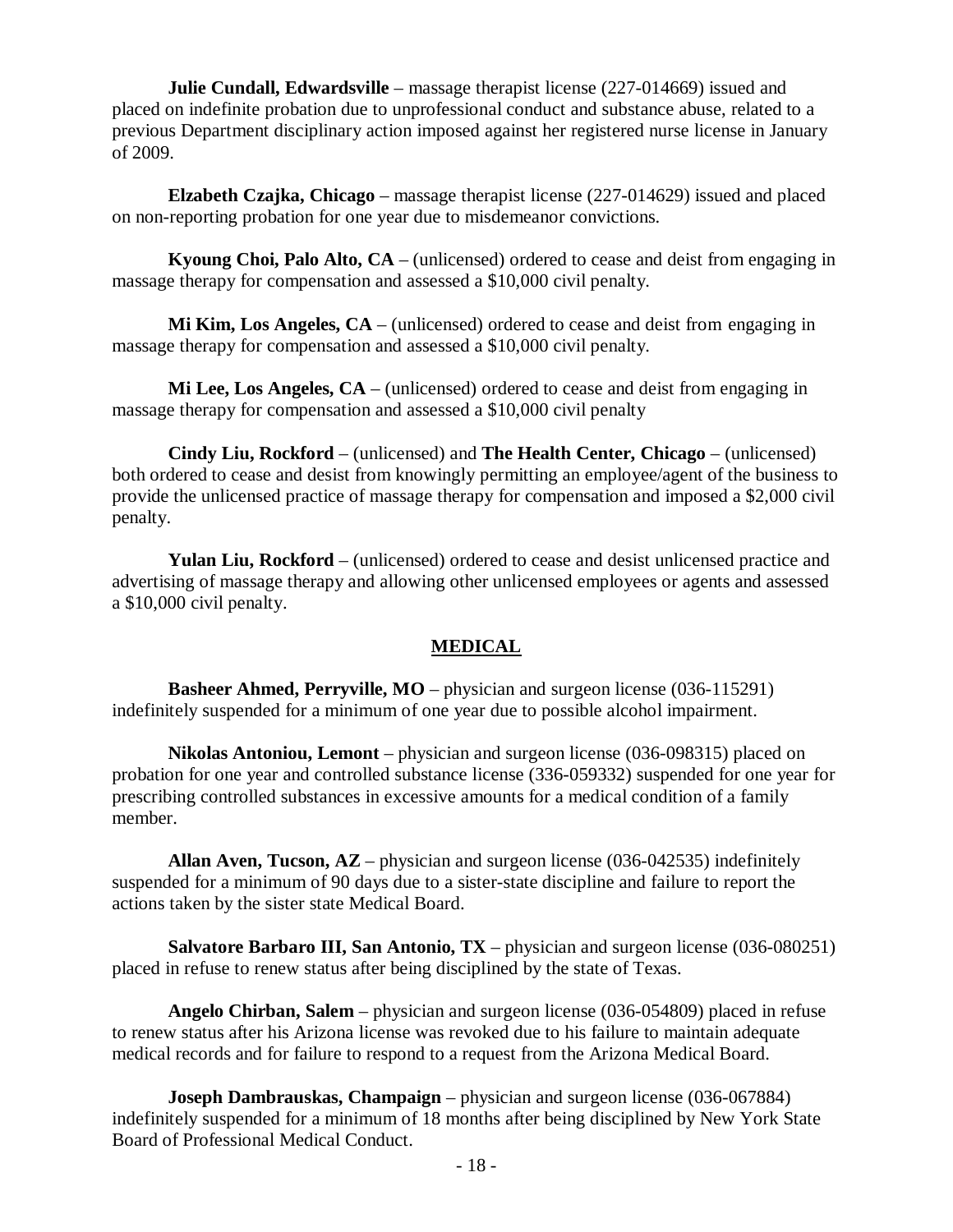**Dipak Delvadia, Blackwood, NJ** – physician and surgeon license (036-091464) reprimanded after being disciplined by the state of New Jersey.

**Parastoo Eslami , Downers Grove** – physician and surgeon license (036-099553) placed in refuse to renew status after being disciplined by the state of California.

**Mark Fleming, Baltimore, OH** – physician and surgeon license (036-130895) issued with reprimand after being disciplined by the state of Ohio for alcohol abuse.

**Myles Goldflies, Myrtle Beach, SC** – physician and surgeon license (036-059710) and controlled substance license (336-024309) indefinitely suspended for a minimum of 12 months due to his failure to comply with the terms and conditions of his Care, Counseling and Treatment Agreement.

**Thomas Hegarty, Rushmore, MN** – physician and surgeon license (036-130853) issued with reprimand after being disciplined by the State Medical Board of Ohio for marijuana use.

**Prabhav Kenkre, Middleton, WI** – physician and surgeon license (036-121129) reprimanded after being disciplined by the state of New Hampshire.

**Kulsoom Khan, Springfield** – physician and surgeon license (036-103719) placed in refuse to renew status after being disciplined by the state of Nebraska.

**Gowhar Khan, Aurora** – physician and surgeon license (036-087821) placed on indefinite probation for a minimum of 30 months and controlled substance license (336-049727) indefinitely suspended for a minimum of one year due to his failure to properly prescribe medications and assess patients with long history of mental illness and addiction disorders.

**Isaac Levine, Cincinnati, OH** – physician and surgeon license (036-035203) placed in refuse to renew status after being disciplined by the state of Ohio.

**William Mollohan, Naperville** – physician and surgeon license (036-074038) and controlled substance license (336-037587) temporarily suspended due to a violation of the Medical Practice Act.

**Reed Oxman, Philadelphia, PA** – physician and surgeon license (036-097929) placed in refuse to renew status after being disciplined by the state of Pennsylvania due to a felony conviction for Dispensing and Distributing a Controlled Substance (Methamphetamine, a Schedule II (Controlled Substance).

**Bakulkumar Patel, Omaha, NE** – physician and surgeon license (036-071694) placed in refuse to renew status after being disciplined by the state of California.

**Charles Potter, Decatur** – physician and surgeon license (036-065056) indefinitely suspended for a minimum of 90 days for failure to detect a perforation in a patient's inner ear during a procedure that he performed, as well as failure to report a malpractice settlement over said procedure to the Department, and a failure to respond to a mandatory report of the malpractice settlement.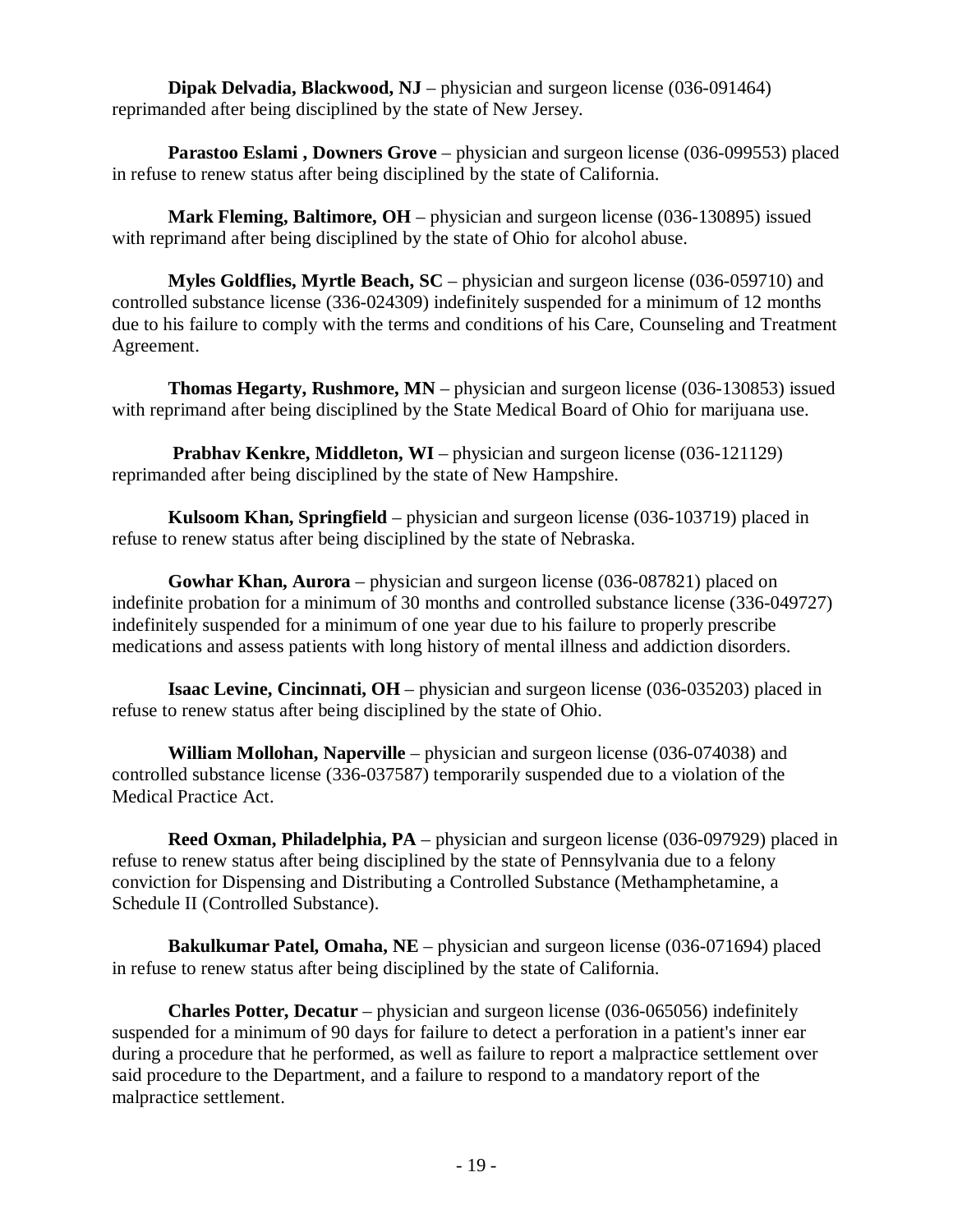**Wilfredo Rendon, Evergreen Park** – physician and surgeon license (036-044646) indefinitely suspended for a minimum of one year due to failure to diagnose and treat cervical cancer, failure to maintain and keep adequate medical records, and placed false, fraudulent and deceptive statements in the records he did keep.

**Evan Saunders, Whitefish Bay, WI** – physician and surgeon license (036-085101) placed in refuse to renew status after being disciplined by the state of Wisconsin.

**Gregory Schmitt, Belleville** – physician and surgeon license (036-063455) placed in refuse to renew status after being disciplined by the state of Indiana.

**James Tate, Detroit, MI** – physician and surgeon license (036-066723) placed in refuse to renew status after his license to practice medicine in Nevada was reprimanded for his failure to conform to minimal standards of acceptable medical practice in regard to a patient on whom respondent performed a cholecystectomy.

**Gregory Taylor, Chicago** – physician and surgeon license (036-125428) automatically and indefinitely suspended for a minimum of 12 months after he violated his probation by testing positive for alcohol in a mandatory toxicology screening.

**William Washington, Seattle, WA** – physician and surgeon license (036-119921) revoked after being disciplined by the states of Ohio, Washington and Indiana.

**Allen Buresz, Lemont** – chiropractic license (038-004277) suspended for 60 days retroactive to June 8, 2012, followed by indefinite probation for a minimum of three years and fined \$5,000 for unprofessional conduct related to his failure to adequately communicate with patient and her family during an office visit.

**David Grogg, Farmington** – chiropractic license (038-003929) placed in refuse to renew status due to his failure to comply with the terms and conditions of the Department's probation.

**John Hardimon, Marion** – chiropractic license (038-010704) revoked due to Federal Felony Health Care Fraud and Money Laundering convictions.

**Thomas Van Anrooy, Long Grove** – chiropractic license (038-006957) indefinitely suspended for failure to comply with the conditions of his probation regarding the repayment of an Illinois educational loan.

**Thomas Van Anrooy, Long Grove** – chiropractic license (038-006957) restored to indefinite probation after defaulted on an Illinois educational loan and has now entered into a repayment agreement.

**ALC of Illinois, LLC, Chicago** – (unlicensed) ordered to cease and desist unlicensed practice of medicine and assessed a \$20,000 civil penalty.

**Amy Miller, St. Albans, MO** – (unlicensed) ordered to cease and desist unlicensed practice of medicine and assessed a \$500 civil penalty.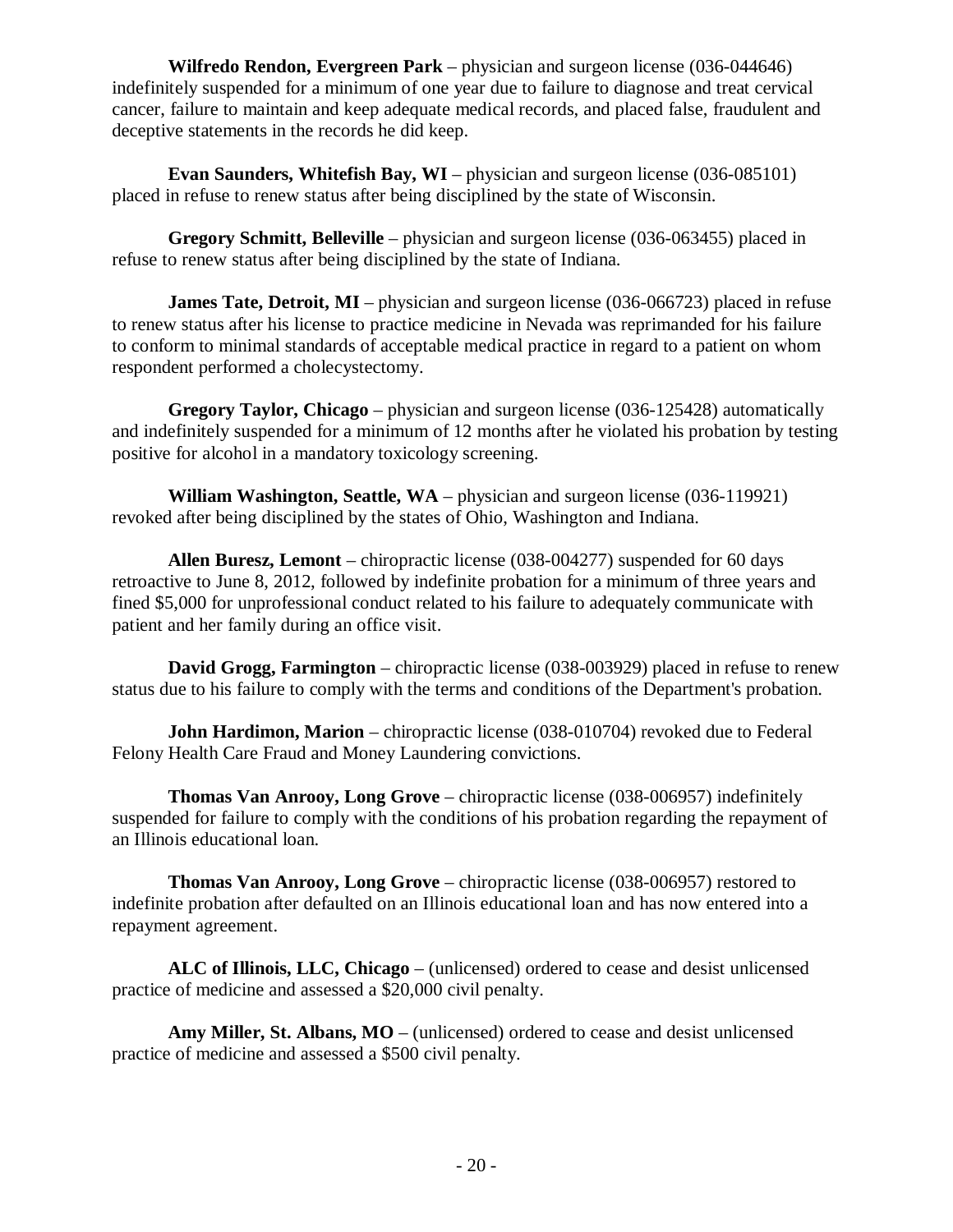#### **NURSING**

**Steven Ade, Rosamond** – registered nurse license (041-369055) placed on indefinite probation with work restrictions for a minimum of three years for diversion of controlled substances and for a positive screen.

**Kristie Adelmann, Plainfield** – registered nurse license (041-328022) reprimanded for failure to follow the policies and procedures regarding medication administration.

**Bryanna Arend, Serena** – registered nurse license (041-353871) placed on indefinite probation after defaulted on an Illinois educational loan and has now entered into a repayment agreement.

**Katherine Best, Wauconda** – registered nurse license (041-265540) placed on indefinite probation for a minimum of two years and fined \$1,000 due to a DUI conviction.

**Heidi Biagioni, Galesburg** – registered nurse license (041-331003) placed in refuse to renew status for having been terminated from a facility for diversion of controlled substances and failing to report termination to the Department.

**Monique Boetto, Peoria** – registered nurse license (041-272715) placed on indefinite probation with work restrictions for a minimum of three years after testing positive for opiates.

**Sheri Brello, Decatur** – registered nurse license (041-302458) restored to indefinite probation with work restrictions for a minimum of three years and effective upon payment of fees and filing of forms.

**Kristina Bushue, Effingham** – registered nurse license (041-332520) indefinitely suspended for a minimum of one year for diverting controlled substances from her employer.

**Carlton Carnahan, Swansea** – registered nurse license (041-350862) reprimanded and ordered to complete continuing education for failure to report termination due to unprofessional conduct with a patient.

**Tia Chatmon, Houston, TX** – registered nurse license (041-317719) restored to indefinite probation as she has now entered into a subsequent repayment agreement.

**Richard Cheng, Northbrook** – registered nurse license (041-367826) placed in refuse to renew status due to unprofessional conduct.

**Tamara Clark, Fort Myers, FL** – registered nurse license (041-311107) reprimanded after being disciplined in 2011 by the state of Iowa.

**Cheryl Cook, Orland Park** – registered nurse license (041-243253) fined \$1,000 for the practice of nursing during a period of suspension.

**Cindy Creen, Rock Island** – registered nurse license (041-313312) placed in refuse to renew status after being disciplined by the state of Iowa due to narcotic documentation discrepancies, failure to properly waste Morphine and Demerol, for signing out controlled substances outside the parameters of physician's orders and for failure to report the Iowa discipline to the Department.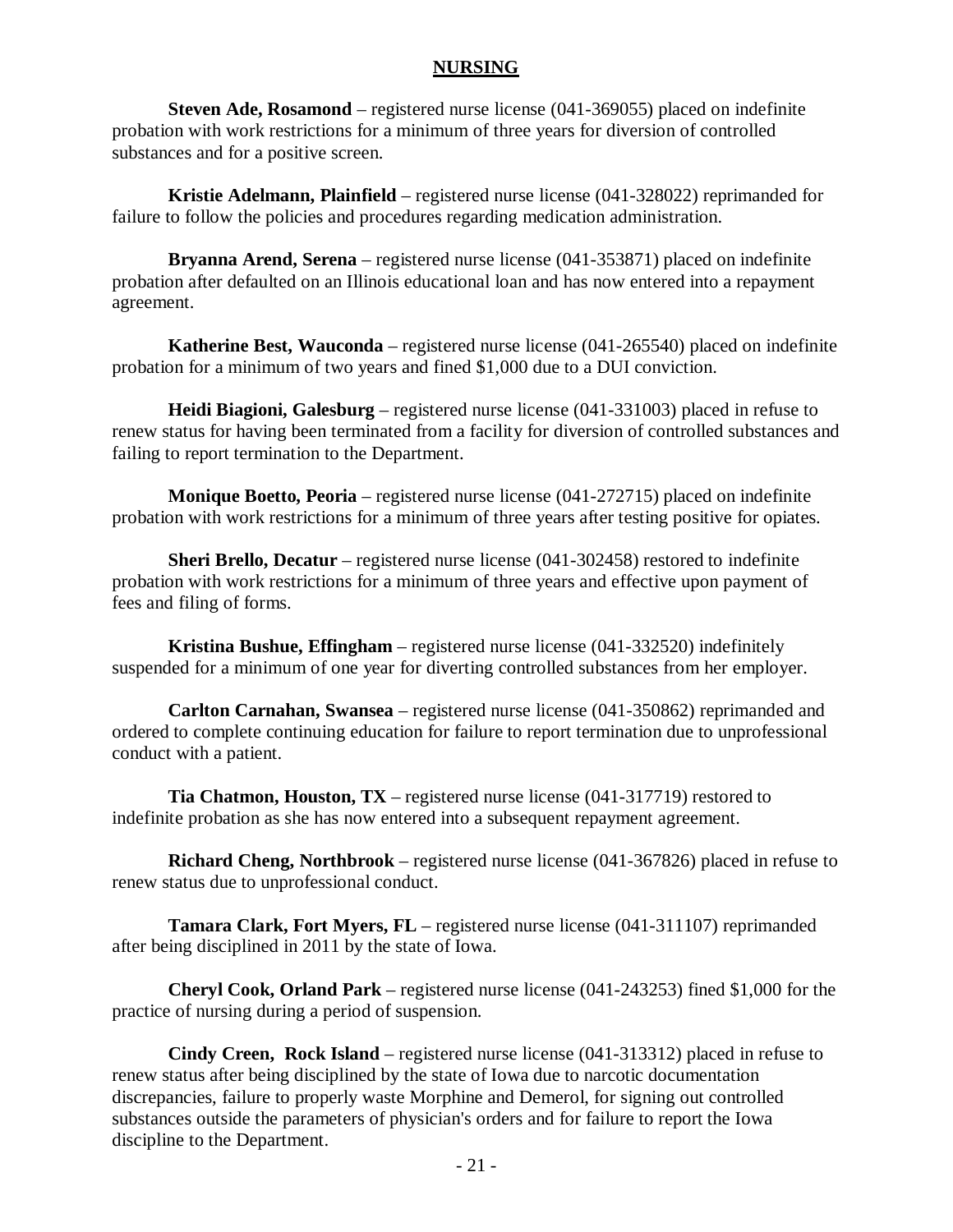**Katya Devore, Sorento** – registered nurse license (041-358691) restored to indefinite probation for a minimum of three years and effective upon payment of fees and filing of forms.

**Mary Duffy, Orland Park** – registered nurse license (041-302673) placed in refuse to renew status after being disciplined by the state of Colorado and for failure to notify the Department of said discipline.

**Celinda Fulling, Palestine** – registered nurse license (041-366876) reprimanded and fined \$500 after being disciplined in the state of Indiana for a 2007 and a 2010 Driving under the Influence of Alcohol offenses.

**Randi Grove, Decatur** – registered nurse license (041-362184) reprimanded for selfreporting a termination after she tested positive for Oxymorphone without having presented a prescription.

**Jeremy Harbison, New Athens** – registered nurse license (041-324512) indefinitely suspended for a minimum of three months for admitting to diverting medication and failure to report termination.

**Carol Haug, Cary** – registered nurse license (041-297796) reprimanded and fined \$500 after plead guilty to a Driving Under the Influence of Alcohol offense.

**Aaron Holloman, West Hollywood, CA** – registered nurse license (041-301044) placed in refuse to renew status after being disciplined by the states of Arizona, Nevada and California.

**Mary Kelley, Roscoe** – registered nurse license (041-337505) indefinitely suspended for a minimum of 30 days due to a sister-state discipline.

**Nancy Kerz, Phoenix, AZ** – registered nurse license (041-228580) placed in refuse to renew status after being disciplined by the Arizona State Board of Nursing.

**Elizabeth Lefferts, Petersburg** – registered nurse license (041-320502) automatically revoked due to a violation of probation.

**Stephanie Milazzo, Wood River** – registered nurse license (041-342859) indefinitely suspended for a minimum of one year due to drug diversion and unprofessional conduct.

**Heather Mucci, Pingree Grove** – registered nurse license (041-305238) automatically and indefinitely suspended for a minimum of 12 months for having violated the terms of a Care, Counseling and Treatment Agreement.

**Tzintzia Nunez, Oswego** – registered nurse license (041-389669) reprimanded after she tested positive for marijuana in a pre-employment toxicology screen.

**Elizabeth Persico, Chicago** – registered nurse license (041-361534) reprimanded for failure to report to her charge nurse or nurse manager that she was leaving the hospital during her shift due to sudden illness.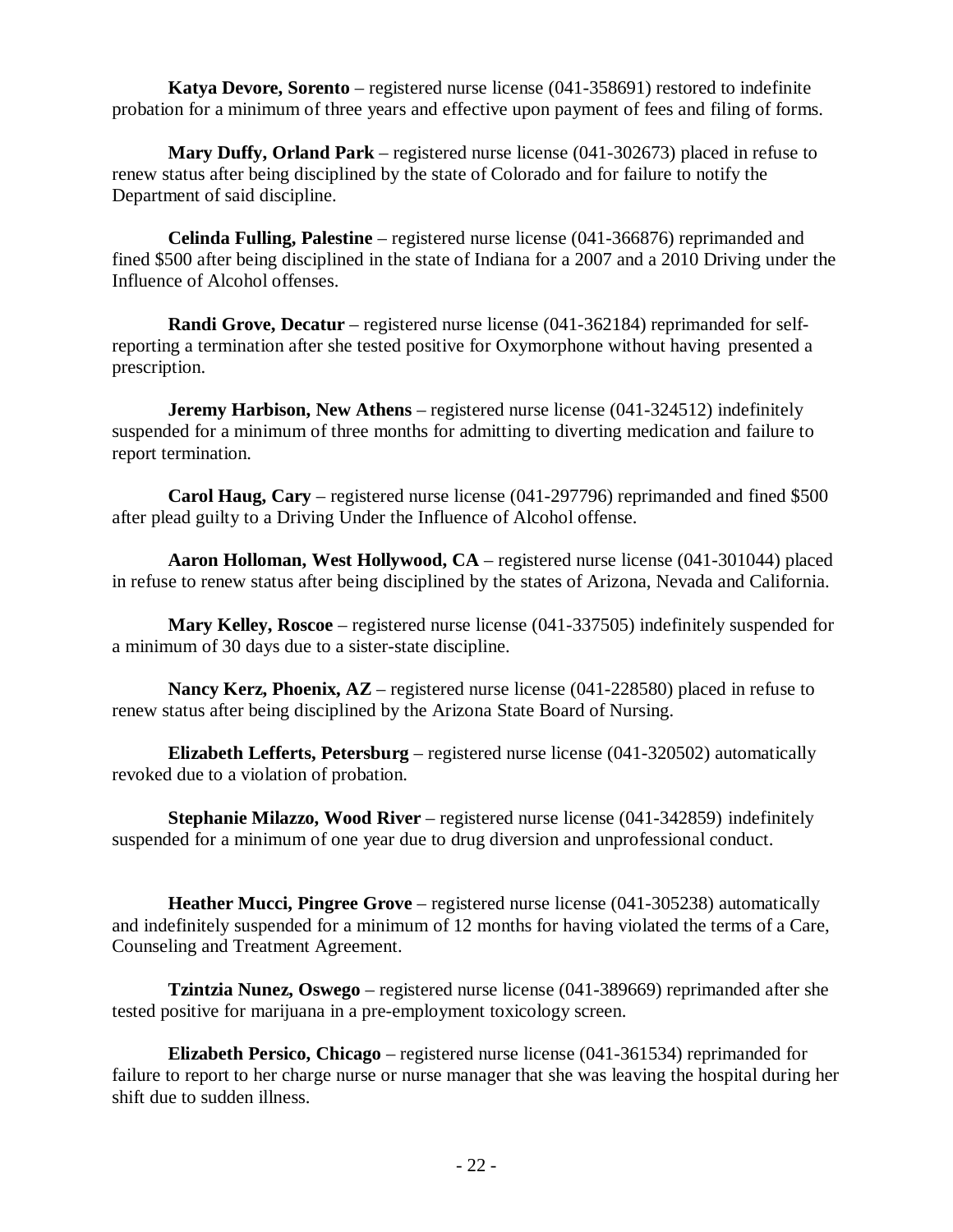**Margaret Pretorious, Peoria** – registered nurse license (041-387290) placed in refuse to renew status after she diverted controlled substances and tested positive for Phenobarbital and for failure to report her termination to the Department.

**Barbara Randol, Anna** – registered nurse license (041-246353) placed in refused to renew status after being subject of criminal proceedings in Jackson County Circuit Court due to an allegation of theft from a co-worker of a credit card to obtain \$1,100 in merchandise from local retailers.

**Lisa Reiser, Hampshire** – registered nurse license (041-284047) indefinitely suspended for a minimum of one year for diverting controlled substances from her employer for self-use and for impairment.

**Doreen Rouland, Galesburg** – registered nurse license (041-356747) placed in refuse to renew status for failure to report termination and for an outstanding warrant for unlawful acquisition/possession of a controlled substance.

**Catherine Sloan, West Frankfort** – registered nurse license (041-311740) reprimanded due to a positive screen for marijuana.

**Amy Stoltenberg, Bettendorf, IA** – registered nurse license (041-373352) reprimanded for giving an anti-anxiety medication, which she brought from home, to a co-worker.

**Roberta Takliff, Oklahoma City, OK** – registered nurse license (041-330224) placed in refuse to renew status after her RN license was severely reprimanded in the state of Oklahoma due to medication and documentation errors.

**Christine Thomas, Independence, MO** – registered nurse license (041-349797) placed in refuse to renew status due to a sister-state discipline.

**Ralph Townsend, Jackson, MI** – registered nurse license (041-275079) placed in refuse to renew status for being more than 30 days delinquent in the payment of child support.

**Cheryl Wardean, Tinley Park** – registered nurse license (041-297977) placed on indefinite probation for a minimum of three years for failure to follow facility policies and procedures relative to administration of controlled substances.

**Jennifer Wright, Waterloo** – registered nurse license (041-290256) automatically and indefinitely suspended for a minimum of 12 months due to a violation of probation.

**Susan Wright, O'Fallon** – registered nurse license (041-339770) placed in refuse to renew status due to a 2011 discipline of her Missouri Registered Nurse license.

**Jennifer Wright, Olney** – registered nurse license (041-362530) restored to indefinite probation after defaulted on an Illinois educational loan and has now entered into a repayment agreement.

**Misty Zimmerman, Emden** – registered nurse license (041-375082) reprimanded after resigning from a facility for failure to follow the policy and procedure regarding maintenance of patient records.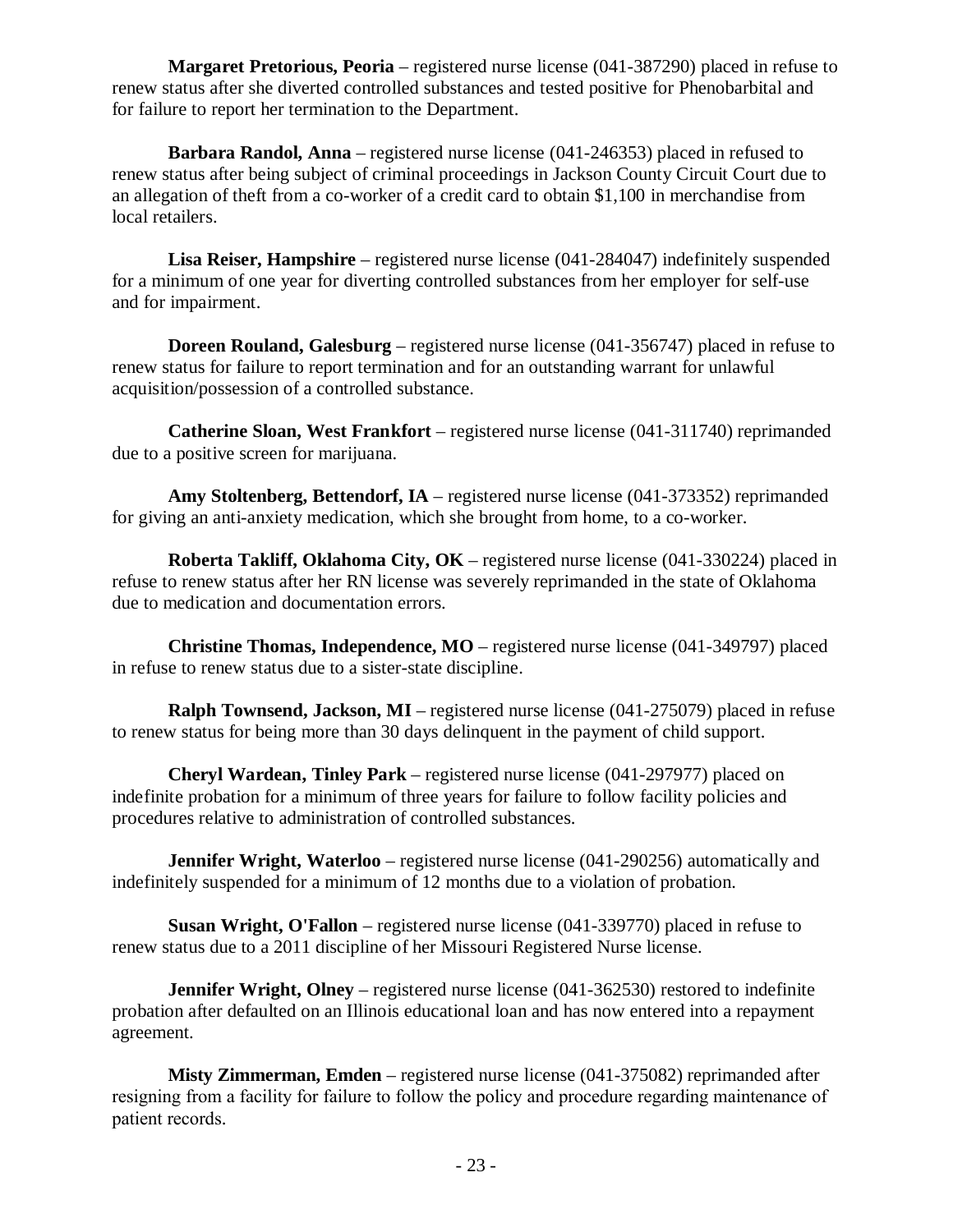**Helena Bailey, Houston, TX** – licensed practical nurse license (043-107840) suspended for three months due to failure to report termination for submitting fraudulent time sheets while working as a home health nurse.

**Crystal Cutforth, Liberty** – licensed practical nurse license (043-078893) suspended for 90 days due to a medication error.

**Melissa Hale, Shelbyville** – licensed practical nurse license (043-088946) restored to indefinite probation for a minimum of three years effective upon payment of fees and filing of forms.

**Kyle Hayes, Bettendorf, IA** – licensed practical nurse license (043-078760) revoked based on the revocation of his licenses in the states of Iowa, Arizona and New Mexico and his exclusion from Federal health care programs.

**Adeyemi Jegede, Elk Grove Village** – licensed practical nurse license (043-077964) revoked for being more than 30 days delinquent in the payment of child support.

**Teresa Johnson, Paris** – licensed practical nurse license (043-071564) fined \$250 after being disciplined by the state of Indiana for her failure to correctly answer a question on a renewal application relating to an Illinois Student Loan discipline.

**Danielle Johnson-Cunningham, Taylorville** – licensed practical nurse license (043- 083364) indefinitely suspended for a minimum of one year due to diversion and failure to report same to the Department.

**Paula Jones, Litchfield** – licensed practical nurse license (043-072358) reprimanded due to unprofessional conduct and failure to report termination.

**Betty Nicholas, Westville** – licensed practical nurse license (043-069368) reprimanded due to unprofessional conduct and violation of Administrative Rules of the Nurse Practice Act.

**Charlotte Revell, Greenville** – licensed practical nurse license (043-101661) placed on indefinite probation for a minimum of three years after she self-reported having plead guilty to Felony Aggravated Driving under the Influence of Alcohol.

**Elizabeth Ridge, Rock Falls** – licensed practical nurse license (043-076312) reprimanded for failure to follow the policy and procedure regarding medication administration.

**Theresa Rodgers, Chicago** – licensed practical nurse license (043-066439) revoked for being more than 30 days delinquent in the payment of child support.

**Christine Schall, Columbia** – licensed practical nurse license (043-103220) indefinitely suspended for failure to report an indefinite suspension of her State of Missouri practical nurse license.

**Patricia Sheppard, Herrin** – licensed practical nurse license (043-101177) find \$1,000 for practicing on a non-renewed license.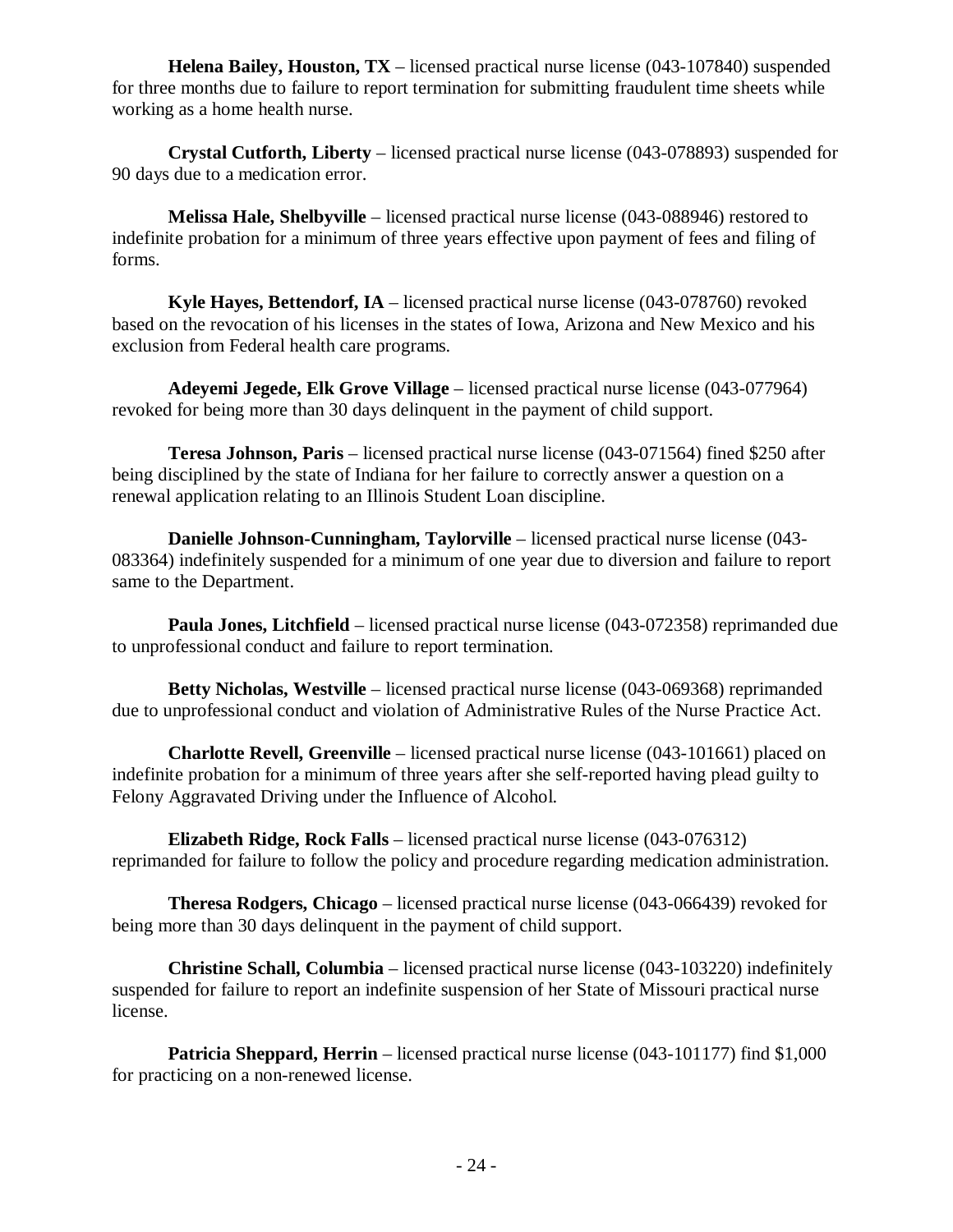**John Sprague, Bloomington** – licensed practical nurse license (043-106453) suspended for three months, followed by indefinite probation with work restrictions for a minimum of three years and fined \$500 due to a felony DUI conviction.

**Vicki Stevens, Tucson, AZ** – licensed practical nurse license (043-078578) placed in refuse to renew status after being disciplined by the state of Arizona.

**Tiera Stone, Galesburg** – licensed practical nurse license (043-105712) indefinitely suspended after convicted of Unlawful Possession of a Controlled Substance.

**Ronda Williams, Chatham** – licensed practical nurse license (043-100941) indefinitely suspended for failure to comply with the conditions of her probation set forth in a consent order.

**Alma Williams, Chicago** – licensed practical nurse license (043-083178) suspended for 30 days after she spanked a combative client - client was not injured.

### **NURSING HOME ADMINISTRATOR**

**Moshe Levovitz, Cicero** – nursing home administrator license (045-003597) fined \$5,000 and must complete 24 hours of continuing education due to substandard quality of care during a 2011 nursing home facility survey.

# **PHARMACY**

**Danisha Amerson, Madison** – pharmacy technician license (049-195071) revoked for diverting controlled substances from her employer.

**Lawrence Andrist, Elk Grove Village** – pharmacy technician license (049-147001) revoked for diverting controlled substances from his employer.

**Marnika Cavitt, Fairview Heights** – pharmacy technician license (049-203418) revoked for diverting controlled substances from her employer.

**William Claytor, Hanover Park** – pharmacy technician license (049-150677) revoked after he diverted substantial quantities of controlled substances.

**Nicholas De La Torre, Aurora** – pharmacy technician license (049-207195) revoked for being more than 30 days delinquent in the payment of child support.

**Carissa Hampton, Christopher** – pharmacy technician license (049-201673) revoked after she diverted controlled substances from her former pharmacy employer and delivered a quantity of the diverted controlled substances to another individual for resale.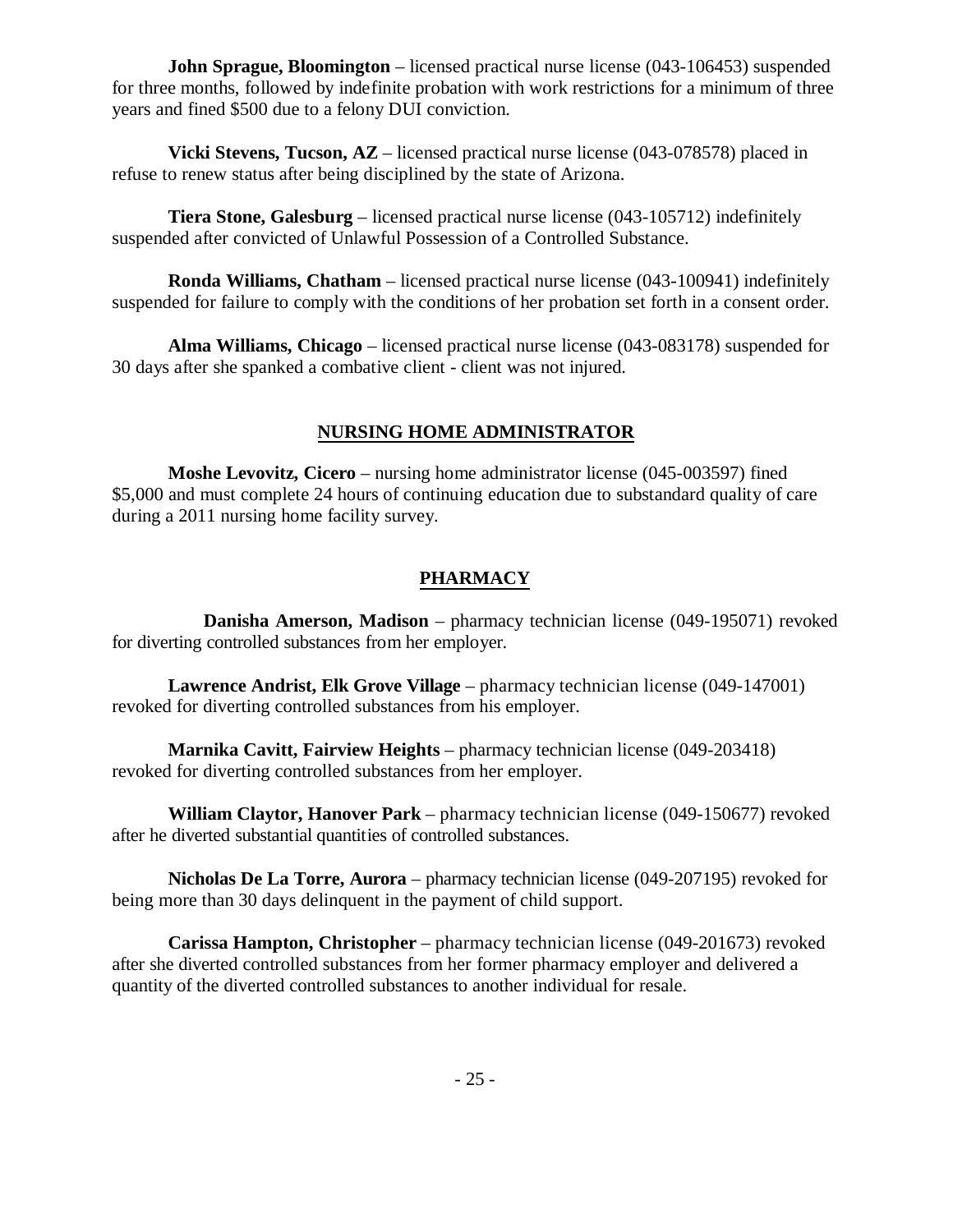**Alisa Leoni, Orland Park** – pharmacy technician license (049-174047) indefinitely suspended for a minimum of one year due to theft of controlled substances from her employer.

**Jessica Merriman, Virginia** – pharmacy technician license (049-194129) placed in refuse to renew status after she diverted controlled substances from her former pharmacy employers, and related to at least one instance of such, plead guilty to the charge of Unlawful Acquisition of a Controlled Substance.

**Earl Newsome, Calumet Park** – pharmacy technician license (049-088087) revoked after he was convicted of two felonies, Theft and Unlawful Delivery of a Controlled Substance.

**Anne Ni Wittek, Bartlett** – pharmacy technician license (049-197137) reprimanded due to an allegation she removed non-pharmacy merchandise without payment from her former pharmacy employer.

**Michelle Novak, Justice** – pharmacy technician license (049-154242) revoked due to a conviction of unlawful possession of a controlled substance, a felony.

**Kyanya Perez, Chicago Heights** – pharmacy technician license (049-191928) revoked after she diverted drugs, including controlled substance, from her former employer and delivered a quantity to another individual for resale.

**Ashruf Salah, Mokena** – pharmacy technician license (049-119623) revoked after he pleaded guilty in US District Court to the charge of Distribution of a Controlled Substance, a felony.

**Daniel Ashton, Effingham** – pharmacist license (051-028669) placed on probation for two years after he diverted controlled substances from his former pharmacy employer when he did not have a prescription for said medication.

**Thomas Bader, Colorado Springs, CO** – pharmacist license (051-027494) placed in refuse to renew status after he was convicted of a felony and was disciplined in the states of Colorado, Iowa and Louisiana for conduct which would be grounds for discipline if such occurred in the state of Illinois.

**David Balayti, Tinley Park** – pharmacist license (051-036663) automatically and indefinitely suspended for a minimum of 12 months after he violated a Care, Counseling and Treatment Agreement by consuming controlled substances without a prescription.

**Robin Block, Fox Point, WI** – pharmacist license (051-035940) placed in refuse to renew status for failure to surrender her Wisconsin pharmacist license after attempting to obtain a controlled substance by using a forged prescription.

**John Brandau, Heyworth** – pharmacist license (051-034997) automatically and indefinitely suspended for a minimum of six months due to violation of probation by failing to show compliance with the completion of the required 20 hours of continuing education.

**Mary Drake, Godfrey** – pharmacist license (051-286598) suspended for six months followed by indefinite probation for a minimum of five years due to a diversion of controlled substances from her former pharmacy employer.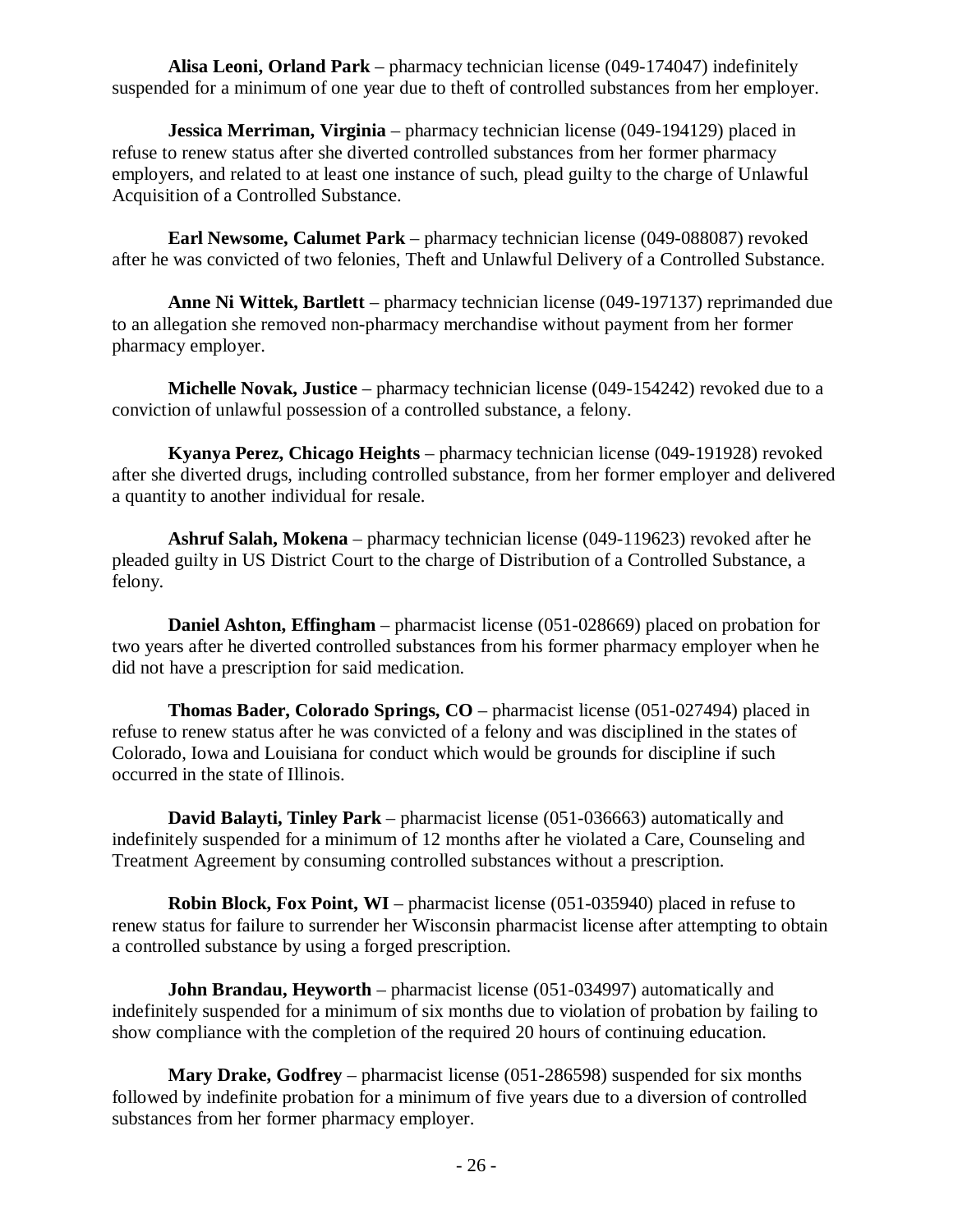**Robert Logsdon, Phoenix, AZ** – pharmacist license (051-031294) placed on indefinite probation for a minimum of five years after being disciplined by the state of Arizona due to allegations of diversion of controlled substances and substance abuse.

**Alan Maslov, Northbrook** – pharmacist license (051-024305) reprimanded for allowing the unlicensed practice of pharmacy.

**Dung Nguyen, Fountain Valley, CA** – pharmacist license (051-285894) reprimanded and fined \$500 after being disciplined by the state of Texas for failure to disclose a Louisiana discipline on his Texas renewal application.

**Paul Pierpaoli, Hilton Head, SC** – pharmacist license (051-035731) placed in refuse to renew status after he voluntarily surrendered his Rhode Island pharmacist license after being asked to provide proof of completion of compliance with the continuing education requirements in that state.

### **PROFESSIONAL BOXING**

**Chris Grays, Grand Rapids, MI** – licensed boxer license (002-1667550003) indefinitely suspended for a minimum of one year due to violations of Section 16 of the Boxing and Full-Contact Martial Arts Act.

**Robert Morrow, Lockport** – professional mixed martial artist license (002-166676) suspended for six months, effective retroactive to June 9, 2012 and fined \$500 for testing positive for anabolic steroids.

#### **PROFESSIONAL COUNSELORS**

**Roger Lyons, Harrisburg** – clinical professional counselor license (180-004360) suspended for three months, followed by indefinite probation for a minimum of three years after he self-reported entering a marital relationship with a former client less than five years after the termination of therapy.

#### **PSYCHOLOGY**

**Francis Benham, Lincoln** – (unlicensed) ordered to cease and desist unlicensed practice of clinical psychology.

#### **REAL ESTATE**

**Isaac Turbo, Chicago** – real estate leasing agent student license (472-014006) revoked for being more than 30 days delinquent in the payment of child support.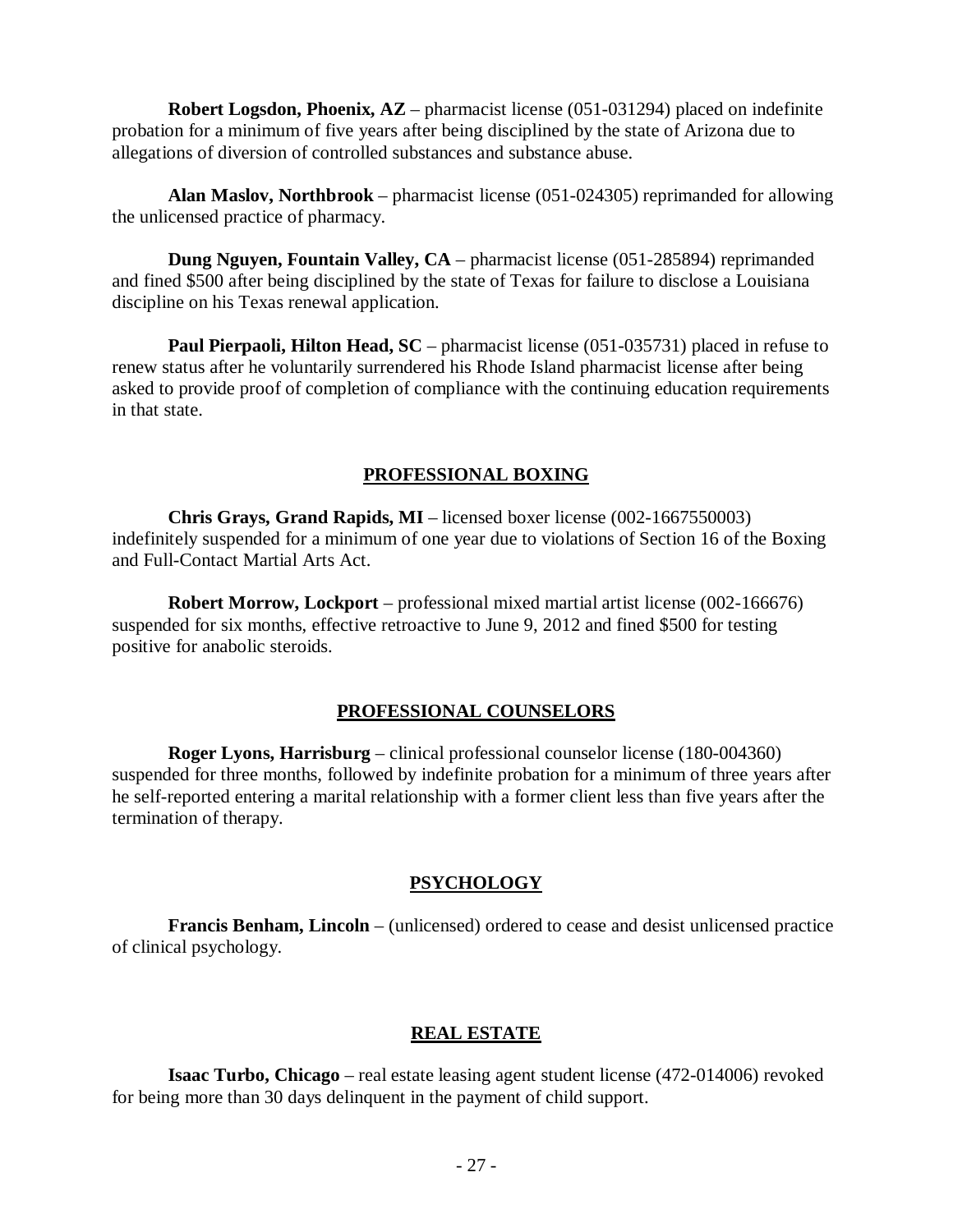**Lalita Alexander, Chicago** – real estate leasing agent license (473-001894) fined \$250 for failure to timely complete mandatory continuing education requirements.

**Staci Laechelt, Chicago** – real estate leasing agent license (473-011958) placed on indefinite probation after defaulted on an Illinois educational loan and has now entered into a repayment agreement.

**John Gross, Park Ridge** – real estate broker license (475-072371) revoked for violating the terms of a consent order.

**John Hayes, Champaign** – real estate broker license (475-085083) revoked for failure to comply with the terms of disciplinary order issued by the Department.

**Annette Ivory, Chicago** – real estate broker license (475-119174) automatically revoked for violating the terms of a non-disciplinary consent order.

**Edyta Kamykowska, Buffalo Grove** – real estate broker license (475-114943) suspended for five months, followed by indefinite probation for a minimum of 18 months for failing to release escrow monies in a timely manner and for engaging in unprofessional conduct by obtaining a personal loan from a client which she then failed to repay.

**Leroy McMiller, Chicago** – real estate broker license (475-119067) placed in refuse to renew status for being more than 30 days delinquent in the payment of child support.

**Eric Taylor, Chicago** – real estate broker license (475-113039) placed in refuse to renew status for being more than 30 days delinquent in the payment of child support.

**Ethel Tsausis, Waukegan** – real estate broker license (475-065568) placed in refuse to renew status for failure to submit proof of completion of required continuing education hours for renewal of her license.

**Yong Yu, Morton Grove** – real estate broker license (475-000180) revoked due to a judgment being paid out of the Real Estate Recovery Fund on behalf of Respondent.

**Abe Karn, Oak Lawn** – real estate salesperson license (476-388041) revoked due to a guilty plea entered by him to one count of fraud by wire.

**Gary Miller, Mackinaw** – real estate salesperson license (476-428931) revoked for being more than 30 days delinquent in the payment of child support.

**Marco Santos-Reyes, Schiller Park** – real estate salesperson license (476-418998) revoked for violating the terms of a non-disciplinary consent order.

**Michael Levine, Chicago** – (unlicensed) \$1,000 civil penalty assessed and due for violating the terms of a previous consent order for practicing real estate without a license.